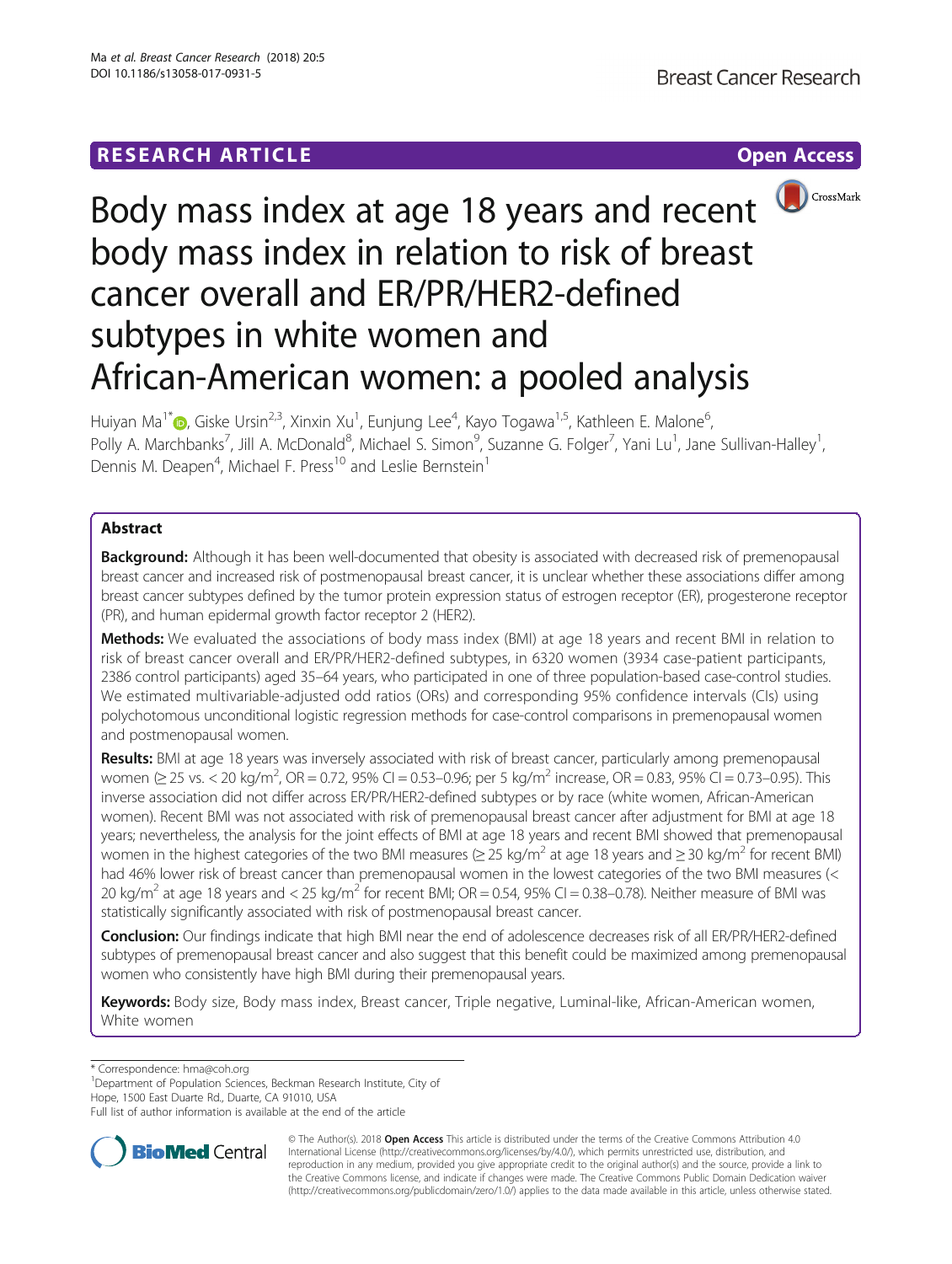## Background

The prevalence of obesity (defined as a body mass index (BMI) of 30 kg/ $m<sup>2</sup>$  or greater) has dramatically increased since the 1980s [[1\]](#page-12-0). Convincing epidemiologic evidence indicates that obesity is associated with decreased risk of premenopausal breast cancer and increased risk of postmenopausal breast cancer [\[2](#page-12-0)]. However, it is unclear whether obesity impacts the tumorigenesis of all breast cancers or only certain breast cancer subtypes as defined by the tumor protein expression status of the estrogen receptor (ER), progesterone receptor (PR), and human epidermal growth factor receptor 2 (HER2).

Munsell et al. [\[3](#page-12-0)] conducted a meta-analysis of 57 epidemiologic studies published between 1980 and 2012 on the associations between obesity and risk of breast cancer subtypes defined by ER and PR. They reported that obese women had 22% lower risk of premenopausal ERpositive (ER+)/PR+ breast cancer than premenopausal women with BMI lower than  $25 \text{ kg/m}^2$  (summary risk ratio = 0.78, 95% confidence interval (95% CI) = 0.67–0.92) and 39% higher risk of postmenopausal ER+/PR+ breast cancer than postmenopausal women with BMI lower than 25 kg/m<sup>2</sup> (summary risk ratio = 1.39, 95% CI = 1.14–1.70). In the same study, obesity was not associated with the risk of ER-negative (ER–)/PR– breast cancer in either premenopausal women or postmenopausal women.

Pierobon et al. [\[4](#page-12-0)] used meta-analysis to summarize the findings of 11 epidemiologic studies published between May 2008 and February 2012 that assessed the association between obesity and risk of triple negative breast cancer (TNBC (ER–/PR–/HER2–)). They concluded that, in a case-case comparison of TNBC or basal-like subtype with receptor-positive subtype, obese premenopausal women had 43% greater risk of TNBC than non-obese premenopausal women, but that obesity was not associated with risk of TNBC in postmenopausal women (premenopausal women, summary odds ratio  $(OR) = 1.43$ , 95% CI = 1.23–1.65; postmenopausal women, summary OR = 0.99, 95% CI = 0.79–1.24).

Bandera et al. [[5\]](#page-12-0) present results from the African American Breast Cancer Epidemiology and Risk (AMBER) Consortium showing that, among premenopausal women, BMI at age 18 years was inversely associated with risk of ER+ breast cancer but not with risk of ER– breast cancer or TNBC (BMI  $\geq 30$  vs. BMI = 20– 24.9 kg/m<sup>2</sup>, ER+ OR = 0.65, 95% CI = 0.42-1.01; ER- OR  $= 1.00, 95\% \text{ CI} = 0.63 - 1.58; \text{TNBC OR} = 1.08, 95\% \text{ CI} =$ 0.59–1.98). However, among postmenopausal women, BMI at age 18 years was associated with decreased risk of all subtypes of breast cancer (BMI  $\geq 30$  vs. BMI = 20– 24.9 kg/m<sup>2</sup>, ER+ OR = 0.62, 95% CI = 0.38-1.01; ER- OR  $= 0.78$ , 95% CI  $= 0.44 - 1.41$ ; TNBC OR  $= 0.68$ , 95% CI  $=$ 0.29–1.56). They also found that high BMI immediately before diagnosis (cases) or an index date (controls) was not associated with the risk of ER–, ER+, or TNBC in premenopausal women, but was associated with 31% increased risk of ER+ breast cancer (BMI ≥35 vs. BMI  $< 25 \text{ kg/m}^2$ , OR = 1.31, 95% CI = 1.02-1.67) and 40% decreased risk of TNBC in postmenopausal women  $(BMI ≥ 35$  vs.  $BMI < 25$  kg/m<sup>2</sup>, OR =0.60, 95% CI = 0.39–0.93).

Given the lack of consistency in results for analysis of BMI in relation to tumor marker subtypes of breast cancer, especially TNBC, additional research is needed to clarify whether obesity impacts all subtypes of breast cancer or only certain receptor-defined subtypes. Moreover, it remains unclear whether associations differ among racial/ethnic groups.

Here we present results from a pooled analysis of data from three population-based breast cancer case-control studies conducted among white women and African-American women [[6](#page-12-0)–[8\]](#page-12-0); we examine the associations between BMI at age 18 years and BMI 5 years before case patients' breast cancer diagnosis or control participants' index date (herein referred to as "recent BMI") in relation to risk of breast cancer overall and risk of breast cancer subtypes defined by ER, PR, and HER2.

#### **Methods**

#### Study population and data collection

Eligible participants for this analysis were women who participated in one of the three population-based casecontrol studies – the Women's Contraceptive and Reproductive Experiences (CARE) Study [\[6](#page-12-0)], the Women's Breast Carcinoma in situ (BCIS) Study [[7\]](#page-12-0), or the Women's Learning the Influence of Family and Environment (LIFE) Study [[8\]](#page-12-0).

The Women's CARE Study was a population-based, multi-site, case-control study designed to examine risk factors for invasive breast cancer among US-born white women and African-American women [[9\]](#page-12-0). The age distribution and participant response rates by study site, case-control status, and race have previously been published [[9\]](#page-12-0). The Women's CARE Study selected a stratified (by age group) random sample of women aged 35 to 64 years who were newly diagnosed with their first primary, histologically confirmed invasive breast cancer (International Classification of Diseases for Oncology (ICD-O) codes C50.0–C50.9) between July 1994 and April 1998. African-American women were oversampled to maximize their numbers in the study, and white women were sampled to provide approximately equal numbers of women in each 5-year age category (from 35 to 64 years). Control participants were women with no history of invasive or in situ breast cancer who were identified by random digit dialing between August 1994 and December 1998; control participants were frequency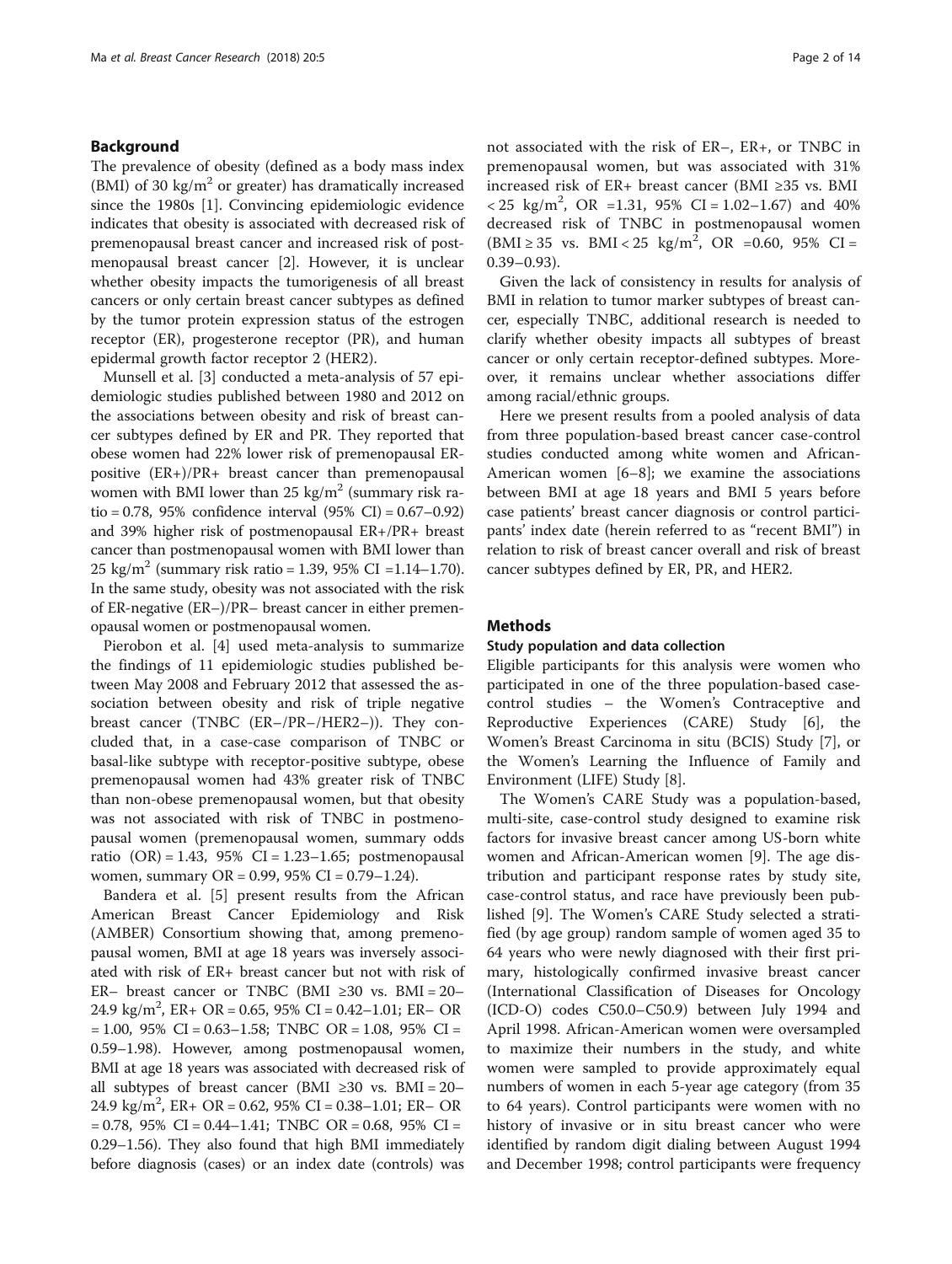matched to the expected age and race distribution of cases within each geographic region of residence [\[6](#page-12-0)].

The Women's CARE Study participants included in this pooled analysis are from Los Angeles and Detroit, the two study sites where tumor tissue samples were collected. Details of tissue collection for case-patient participants at the two sites have been described previously [\[6\]](#page-12-0). The Women's CARE Study recruited 1921 case-patient participants (1072 white and 849 African-American women) and 2034 control participants (1161 white and 873 African-American women) from Los Angeles and Detroit. Of 1921 case-patient participants, 1206 had ER/PR/HER2 status assessed in a centralized pathology laboratory at the University of Southern California (USC).

The Women's BCIS Study investigated risk factors for BCIS among US-born white women and African-American women who resided in Los Angeles County [[7\]](#page-12-0). Case-patient participants were US-born and English speaking white women and African-American women ages 35–64 years, who were newly diagnosed with a first primary BCIS (ICD-O codes C50.0–C50.9) between March 1995 and April 1998 (n = 567; 475 white and 92 African-American women). The Women's BCIS Study was conducted at the same time as the Women's CARE Study and used the same methodology. Specifically, the two studies used the same questionnaire, same study interviewers, and same central laboratory and classification scheme for ER, PR, and HER2 status (see below). In addition, Los Angeles control participants from the Women's CARE Study also served as controls for the BCIS Study. For this pooling project, we excluded 37 Women's BCIS Study case-patient participants with lobular carcinoma in situ (LCIS, ICD-O morphology code 8520) because LCIS is generally not included in clinical definitions of in situ breast cancer [[10](#page-12-0)]; thus 530 case-patient participants (444 white and 86 African-American women) were considered eligible for this pooling project. Among these case patients, 343 had ER/PR/ HER2 status assessed by the centralized pathology laboratory at USC.

The Women's LIFE Study investigated genetic and epidemiologic risk factors for invasive breast cancer in US-born white women and African-American women who resided in Los Angeles County [[8](#page-12-0), [11\]](#page-12-0). Case-patient participants were women aged 20–49 years who were diagnosed with a first primary invasive breast cancer (ICD-O codes: C50.0–C50.9) between February 1998 and May 2003 (n = 1794; 1585 white and 209 African-American women). Control participants were women ages 20–49 years who had no history of invasive or in situ breast cancer. Control participants were individually matched by race (white and African-American), age (within 5 years and ages 20–49 years), and neighborhood of residence, to the subset of case-patient participants who were diagnosed between 1 July 2000 and 31 May 2003 ( $n = 444$ ; 409 white and 35 African-American women). The Women's LIFE Study used an expanded version of the Women's CARE Study questionnaire and abstracted tumor marker status from pathology reports collected by the Los Angeles Cancer County Surveillance Program (LACSP) with ER available for 1569 (87.4%) patients, PR available for 1439 (80.2%) patients, and HER2 available for 1206 (67.3%) patients.

For all three studies, detailed information about body size measures and covariates prior to the reference date was collected by trained staff in standardized in-person interviews. The reference date for a case-patient participant was the date of her breast cancer diagnosis; the reference date for a control participant was the date she was identified by random digit dialing in the Women's CARE Study, or the date of initial contact in the Women's LIFE Study.

Anthropometric variables involved in this analysis include: tallest height without shoes, usual weight (if pregnant, the pre-pregnancy weight was used) at age 18 years and 5 years before reference age (termed "recent weight"). BMI at each time point was calculated as the corresponding body weight in kilograms divided by height in meters squared  $(kg/m^2)$ . Based on the World Health Organization's guideline [\[12](#page-12-0)], three categories of "recent BMI" were created: underweight/normal weight, <25.0  $\text{kg/m}^2$ ; overweight, 25.0-29.9  $\text{kg/m}^2$ ; and obese, ≥30.0 kg/m<sup>2</sup>. Because only 1.6% of women at age 18 years had a BMI of 30 kg/m<sup>2</sup> or higher and 47.8% had a BMI that was lower than 20.0  $\text{kg/m}^2$ , we used previously published categories for BMI at age 18 years (< 20.0, 20.0– 24.9, ≥25.0 kg/m<sup>2</sup>) [\[13\]](#page-12-0). None of our three source studies has published on the association between BMI and ER/ PR/HER2-defined breast cancer subtypes, whereas two of our three source studies previously published papers describing the association between BMI and ER/PR-defined subtypes [\[8](#page-12-0), [14](#page-12-0)].

After pooling the data from the three source studies, 6723 women (4245 case-patient participants and 2478 control participants) were potentially eligible for this analysis. We excluded 160 case-patient participants and 64 control participants for whom information was missing on the following factors: age at menarche (4 cases, 1 control), parity (8 cases, 6 controls), duration of oral contraceptive use (23 cases, 5 controls), education (15 cases, 1 control), BMI at age 18 years (15 cases, 4 controls), recent BMI (18 cases, 12 controls), recreational physical activity (6 cases, 3 controls), smoking status (8 cases), alcohol intake (10 cases, 2 controls), and menopausal status (53 cases, 30 controls). We were unable to determine menopausal status for 53 case patients and 30 control participants who had a hysterectomy with at least a portion of one ovary remaining (9 cases, 12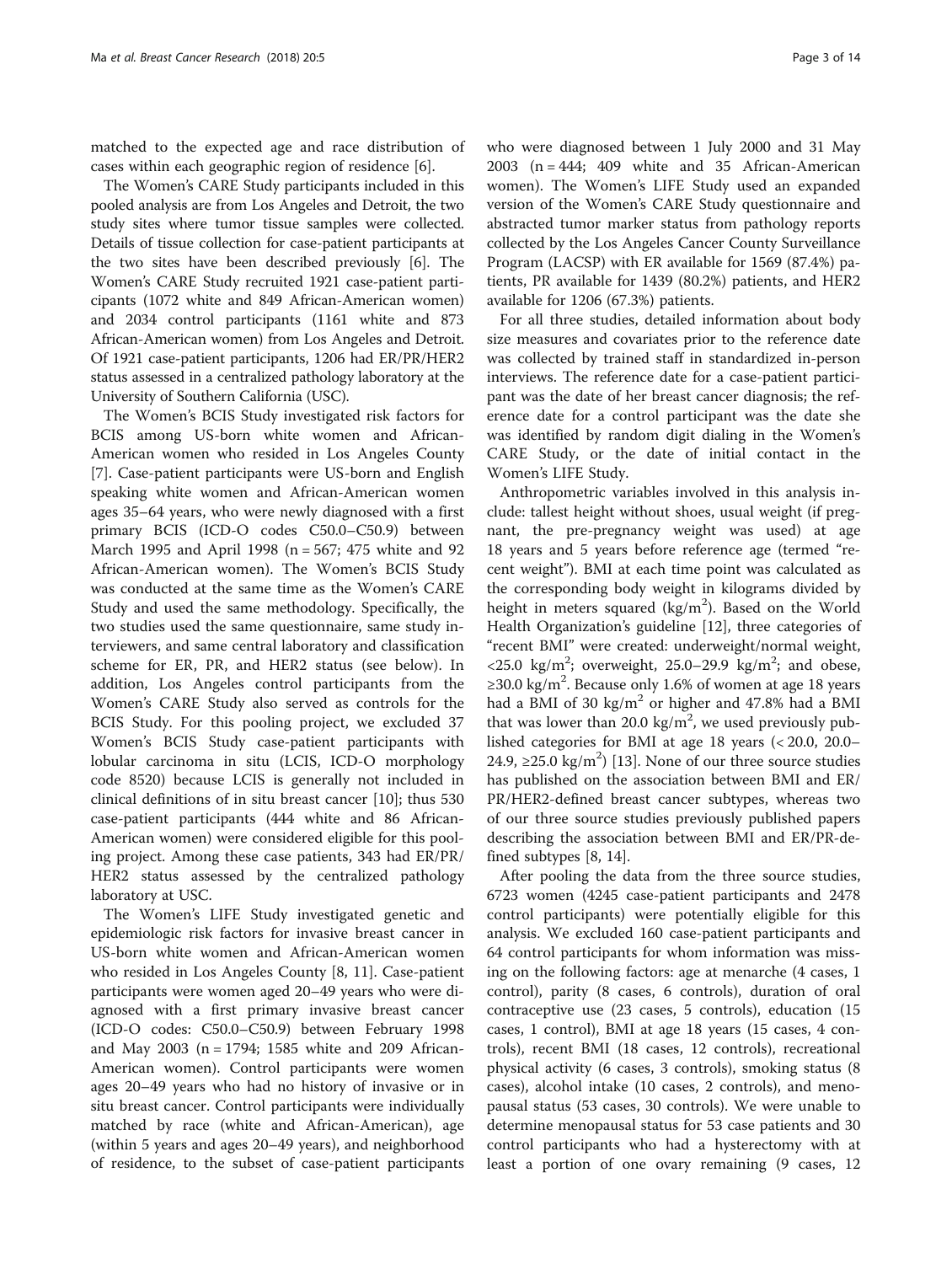controls), began menopausal hormone therapy (MHT) use within 12 months of their last menstrual period (20 cases, 10 controls), or did not answer the questions regarding menopausal status and MHT use (24 cases, 8 controls). We also excluded 179 participants (151 cases, 28 controls) in the Women's LIFE Study who were younger than 35 years at diagnosis or reference date, since the age range for the Women's CARE and BCIS studies was 35 to 64 years.

After these exclusions, 3934 case-patient participants (1873 from the Women's CARE Study, 517 from the Women's BCIS Study, and 1544 from the Women's LIFE Study) and 2386 control participants (1982 from the Women's CARE Study, of whom 1226 Los Angeles control participants were also used for the Women's BCIS Study, and 404 from the Women's LIFE Study) remained and were included in the pooled analysis.

#### Assessment of biomarkers

As noted above, we determined ER/PR/HER2 receptor status of the breast cancers in case-patient participants in the Women's CARE Study and Women's BCIS Study in a centralized clinical laboratory improvement act (CLIA)-approved, College of American Pathologists (CAP)-certified pathology laboratory at USC using immunohistochemistry (IHC) methods [\[15](#page-12-0), [16](#page-12-0)]. For ER and PR, at least 100 tumor cells were examined for each specimen; a specimen was considered as positive for the receptor if at least 1% of the tumor cell nuclei were immunostained [[17\]](#page-13-0). HER2 expression was determined by IHC using the 10H8 monoclonal antibody [[18](#page-13-0), [19\]](#page-13-0). No (0) or weak  $(1+)$  membrane immunostaining was considered HER2–. Moderate (2+) or strong membrane immunostaining (3+) was considered HER2+, based on previous validation results from the same pathology laboratory [[18\]](#page-13-0). ER/PR/HER2 status for case-patient participants in the Women's LIFE Study was abstracted from pathology reports collected through the LACSP [[20\]](#page-13-0), a member of the population-based California Cancer Registry and also sponsored by the National Cancer Institute's Surveillance, Epidemiology and End Results (SEER) program.

Of 3934 case-patient participants, 2861 (72.7%) had ER status, 2740 (69.7%) had PR status, and 2560 (65.1%) had HER2 status. In our analysis, we classified case-patient participants into four subgroups: TNBC (ER–/PR–/ HER2–,  $n = 515$ ), luminal-like breast cancer (ER+ and/or PR<sub>+</sub>,  $n = 2056$ ), HER2-enriched breast cancer (ER-/PR-/ HER2+,  $n = 212$ ), and an unclassified group ( $n = 1151$ ) [[21](#page-13-0)]. To determine whether the impact of BMI varied across subtypes of luminal-like breast cancer, we further classified 1797 luminal-like tumors with information available for all three markers into luminal A-like (ER+/PR +/HER2–,  $n = 1175$ ), luminal B-like-HER2– (ER+ or PR+

plus HER2–,  $n = 283$ ), or luminal B-like-HER2+ (ER+ and/or PR+ plus HER2+,  $n = 339$ ), based on the 13th St. Gallen International Breast Cancer Conference (2013) Expert Panel recommendation [[22\]](#page-13-0). It is noteworthy that the St. Gallen Panel recommendation requires information on Ki-67 and percentage of PR in PR+ tumors; however, we lacked data on Ki-67 in each of the studies and did not have quantitative data for PR in the Women's LIFE Study.

## Statistical analyses

We assessed whether BMI at age 18 years and recent BMI were associated with breast cancer overall and ER/ PR/HER2-defined subtypes, estimating ORs and corresponding 95% CIs from multivariable polychotomous unconditional logistic regression models [\[23\]](#page-13-0). These models were fit separately for premenopausal women and postmenopausal women. For each of the BMI measures, we first estimated the OR and 95% CI associated with each level of a categorical variable. We then estimated the OR and 95% CI associated with each 5  $\text{kg/m}^2$  increase in the BMI measure, and assessed whether this 5 kg/m<sup>2</sup> increase in BMI differed from the null using the Wald chi-square test. Finally after conducting these analyses for each subtype, we tested for homogeneity of the 5 kg/ $m^2$  slope coefficients across ER/PR/HER2-defined subtypes.

In our analysis, women were considered premenopausal if they were still menstruating and had not taken any MHT during the 12 months before the reference date. We classified women as postmenopausal if they had experienced a natural menopause (had a final menstrual period > 12 months before the reference date and had not used MHT before or during the 12-month interval after the last menstrual period), had a surgical menopause (had undergone bilateral oophorectomy with the second ovary removed at least 12 months before the reference date), or had an induced menopause (periods stopped because of chemotherapy or radiation therapy at least 12 months before the reference date). Considering the possibility that associations with recent BMI among postmenopausal women might be modified by MHT use [[24](#page-13-0)], we also assessed these associations stratified by MHT use.

For premenopausal women, in which we observed an inverse association between BMI at age 18 years and breast cancer risk, we further conducted race-stratified analyses (white women, African-American women) for breast cancer overall and for two major subtypes (luminal-like and TNBC). Finally, we assessed the joint effects of BMI at age 18 years and recent BMI (using a variable that combined these two variables) in premenopausal women for breast cancer overall and for the luminal-like subtype (the most common subtype). We did not do race-stratified analyses for the HER2 enriched subtype nor did we assess the joint effects of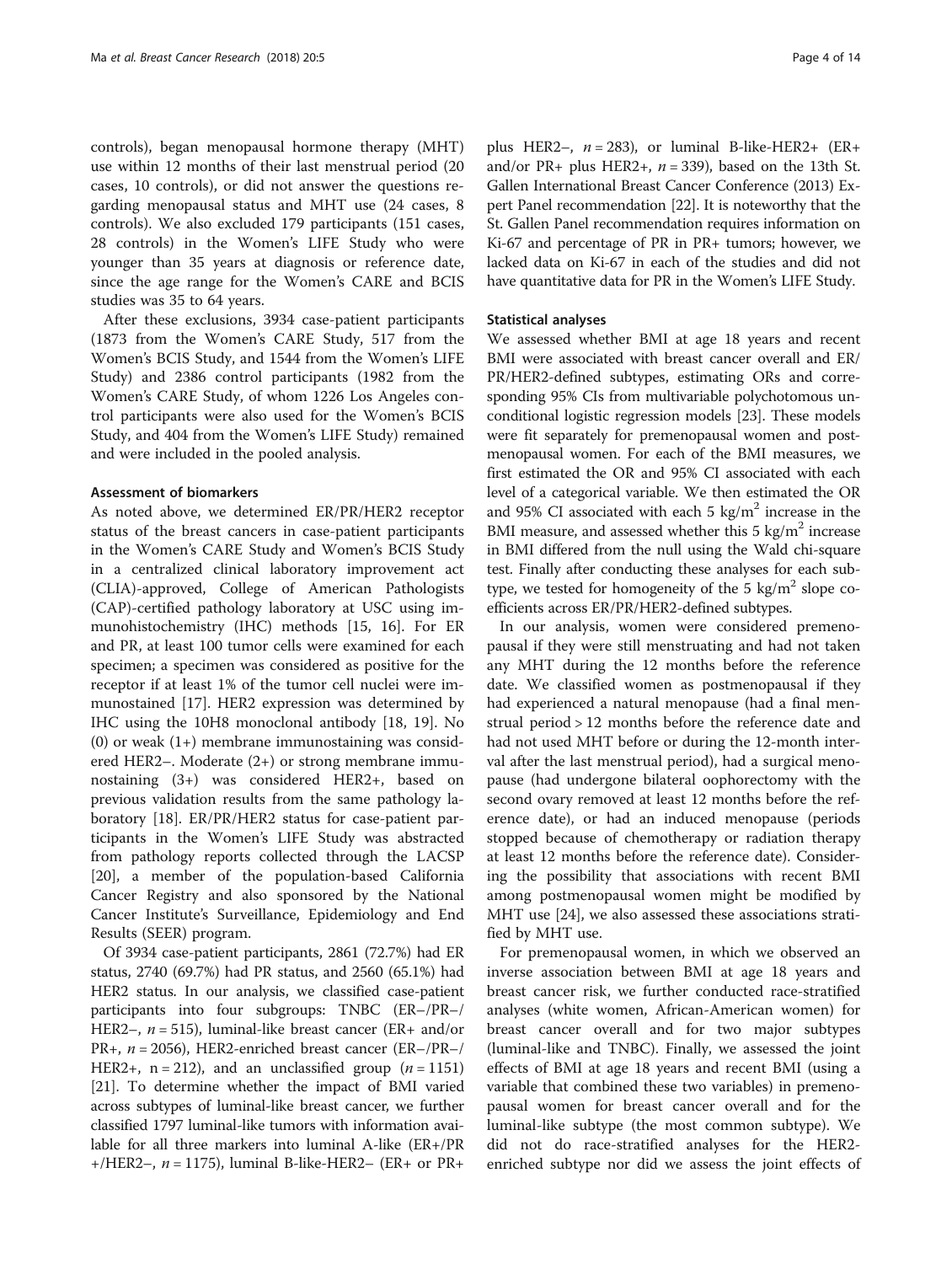BMI at age 18 years and recent BMI for either the HER2-enriched subtype or TNBC, due to limited sample size. For postmenopausal women, we did not conduct race-stratified analyses or assess the joint effects of the two BMI measures due to the limited numbers of postmenopausal women in some subgroups.

Our models assessing effects of BMI at age 18 years or recent BMI included both BMI variables (i.e., each was mutually adjusted for the other). All models also included the following factors, selected a priori, as potential confounders in all multivariable models: source study (the Women's CARE Study or the Women's BCIS Study, the Women's LIFE Study), study site (Los Angeles, Detroit), race (white, African-American), education as a proxy for socioeconomic status (high school or lower level of education, technical school or some college, college graduate), reference age (premenopausal women < 40, 40–44,  $\geq$  45 years; postmenopausal women < 50, 50–54, 55–59, 60–64 years), family history of breast cancer (first-degree (mother, sister, or daughter), no first-degree family history), age at menarche  $(≤ 12,$ 13, ≥ 14 years), number of completed (greater than  $26$ week gestation) pregnancies (never pregnant, 1, 2,  $\geq$  3, only non-completed pregnancy), lifetime recreational physical activity (inactive, ≤ 2.2, 2.3–6.6, 6.7–15.1, ≥15.2 annual metabolic equivalents of energy expenditure (MET) hour/week), alcohol intake (never, former, current), cigarette smoking status (never, former, current), and oral contraceptive use (never,  $< 1$ , 1–4, 5–  $9, \geq 10$  years). In the analyses of postmenopausal women overall, we additionally adjusted for MHT use (never use, ever use).

We repeated our analyses limiting data to the two source studies with ER/PR/HER2 status obtained by the centralized laboratory to assess whether using ER/PR/ HER2 status from multiple laboratories in the LIFE Study (obtained from the LACSP) would influence our results. In another analysis, we restricted case-patient participant data to those obtained from women diagnosed with invasive breast cancer.

In reporting the results of statistical tests determining whether the 5  $\text{kg/m}^2$  increase in BMI (slope coefficient) differed from the null (test for trend) or whether slope coefficients differed across ER/PR/HER2-defined subtypes (test for homogeneity of trends) we considered a twosided P value less than 0.05 as statistically significant. All analyses were performed using the SAS statistical package (Version 9.4, SAS Institute, Cary, NC, USA).

## Results

#### Characteristics of cases and controls

Overall, mean age at reference date was 47.3 and 47.9 years for case-patient participants and control participants, respectively (Table [1](#page-5-0)). By menopausal status, 61.7% of case-

patient participants were premenopausal and 38.3% were postmenopausal; among control participants, 52.7% were premenopausal and 47.3% were postmenopausal. By race, 72.4% of case-patient participants were white women and 27.6% were African-American women; among control participants, 63.0% were white women and 37.0% were African-American women. Overall, the percentage of participants who were overweight or obese during early adulthood was 6.9% and 9.0% for case-patient and control participants, respectively; the percentage of recent obesity was 17.1% and 19.4% for case-patient and control participants, respectively.

#### Risk of breast cancer overall and ER/PR/HER2-defined

subtypes associated with BMI at age 18 years or recent BMI In premenopausal women, BMI at age 18 years was inversely associated with risk of breast cancer overall  $(≥ 25$ vs.  $<$  20 kg/m<sup>2</sup>, OR = 0.72, 95% CI = 0.53–0.96; per 5 kg/m<sup>2</sup> increase, OR = 0.83, 95% CI = 0.73–0.95, Table [2](#page-6-0)). The inverse association per 5  $\text{kg/m}^2$  increase in BMI at age 18 years did not differ by subtype  $(P$  for homogeneity of slope coefficients per 5 kg/m<sup>2</sup> increase = 0.15).

Recent BMI was not associated with risk of premenopausal breast cancer overall. However, our analyses of ER/ PR/HER2-defined subtypes in premenopausal women showed some evidence that recent obesity affected ER/ PR/HER2-defined subtypes differently, with no association for luminal-like subtype and potentially increased risks of TNBC and HER2-enriched subtypes (per 5 kg/m<sup>2</sup> increase, luminal-like OR = 0.97, 95% CI = 0.88–1.07; TNBC OR = 1.14, 95% CI = 1.00–1.31; HER2-enriched OR = 1.19, 95% CI =  $0.98-1.45$ ; P for homogeneity of slope coefficients per 5 kg/m<sup>2</sup> increase = 0.02).

In postmenopausal women, BMI at age 18 years was not associated with risk of breast cancer overall although the OR was reduced more than 20% when comparing overweight and obese women to thin women ( $\geq 25$  vs. < 20 kg/m<sup>2</sup>, OR = 0.79, 95% CI = 0.56– 1.11; per 5 kg/m<sup>2</sup> increase, OR = 0.98, 95% CI = 0.85– 1.14); no differences in risk across ER/PR/HER2-defined subtypes was observed  $(P$  value for homogeneity of regression coefficients = 0.20). Furthermore, recent BMI was not associated with risk of breast cancer overall, TNBC, luminal-like subtype, or HER2-enriched subtype in postmenopausal women. Among postmenopausal women who had never used MHT, risk of the luminal-like subtype was 1.5-fold greater among women who were obese than among women who were normal weight or thin  $(≥ 30$  vs.  $<$  25 kg/m<sup>2</sup>, OR = 1.55, 95% CI = 1.00-2.41).

Analyses sub-classifying luminal-like breast cancer into luminal A-like, luminal B-like-HER2–, and luminal B-like-HER2+, did not provide any evidence that the associations of BMI at age 18 years or recent BMI in either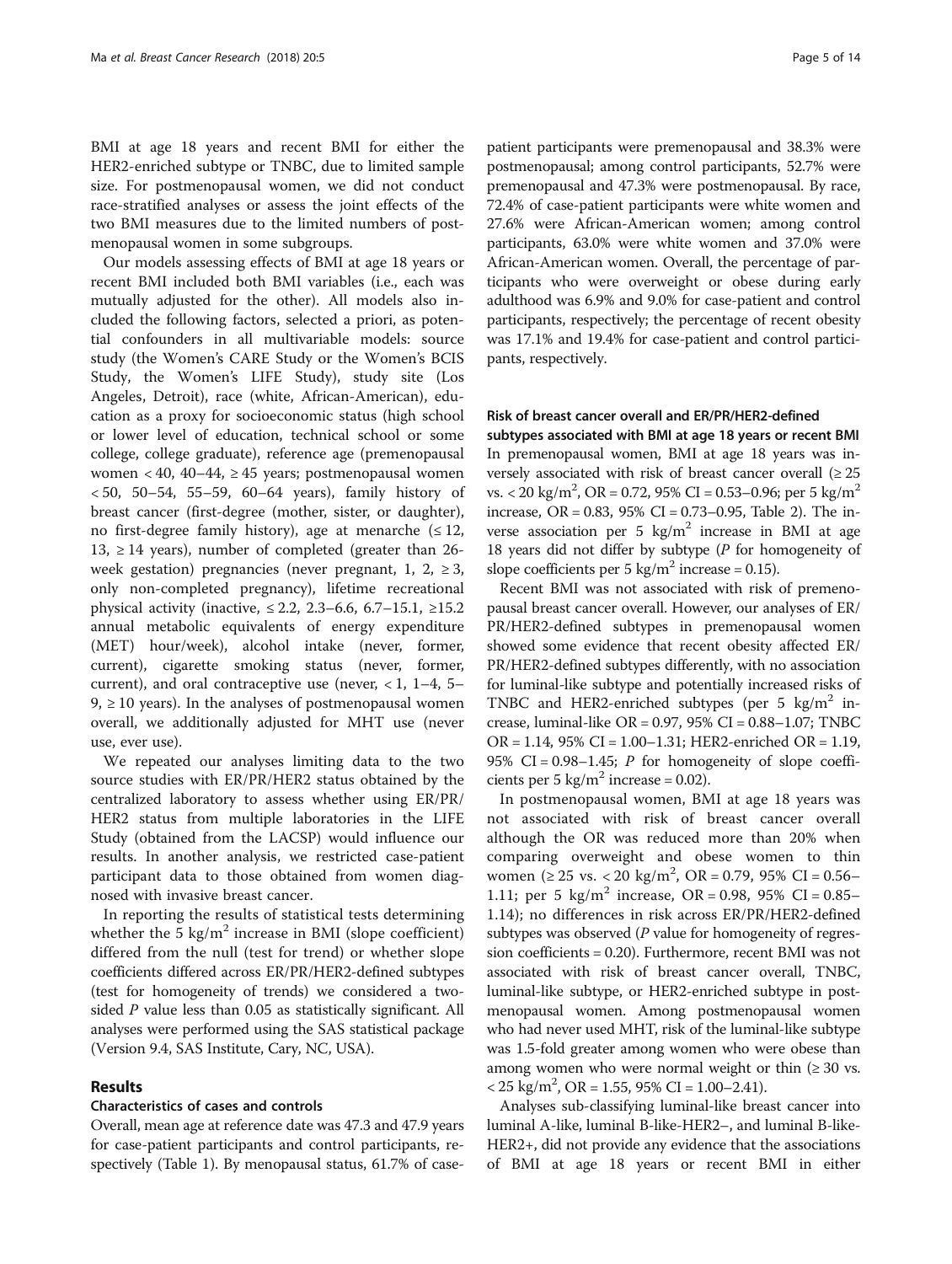|                                           | Overall                |                           | Women's CARE Study     |                                          | Women's<br><b>BCIS Study</b> | Women's LIFE Study     |                        |  |
|-------------------------------------------|------------------------|---------------------------|------------------------|------------------------------------------|------------------------------|------------------------|------------------------|--|
|                                           | Number of<br>cases (%) | Number of<br>controls (%) | Number of<br>cases (%) | Number of controls <sup>a</sup><br>(9/6) | Number of<br>cases (%)       | Number of<br>cases (%) | Number of controls (%) |  |
| Number of participants                    | 3934                   | 2386                      | 1873                   | 1982                                     | 517                          | 1544                   | 404                    |  |
| Subtype of breast cancer                  |                        |                           |                        |                                          |                              |                        |                        |  |
| Unclassified                              | 1151                   |                           | 691                    |                                          | 182                          | 278                    |                        |  |
| Classified                                | 2783                   |                           | 1182                   |                                          | 335                          | 1266                   |                        |  |
| Triple negative<br>(ER-/PR-/HER2-)        | 515 (18.5)             |                           | 329 (27.8)             |                                          | 21(6.3)                      | 165 (13.0)             |                        |  |
| Luminal-like (ER+<br>and/or PR+)          | 2056 (73.9)            |                           | 758 (64.1)             |                                          | 277 (82.7)                   | 1021 (80.7)            |                        |  |
| HER2-enriched<br>(ER-/PR-/HER2+)          | 212(7.6)               |                           | 95 (8.0)               |                                          | 37 (11.0)                    | 80(6.3)                |                        |  |
| Mean age at reference<br>date, years (SD) | 47.3 (7.4)             | 47.9 (8.1)                | 48.9 (8.5)             | 48.8 (8.4)                               | 51.5(7.3)                    | 44.0 (3.9)             | 43.5 (3.8)             |  |
| Menopausal status                         |                        |                           |                        |                                          |                              |                        |                        |  |
| Premenopausal                             | 2427 (61.7)            | 1257 (52.7)               | 929 (49.6)             | 927 (46.8)                               | 203 (39.3)                   | 1295 (83.9)            | 330 (81.7)             |  |
| Postmenopausal                            | 1507 (38.3)            | 1129 (47.3)               | 944 (50.4)             | 1055 (53.2)                              | 314 (60.7)                   | 249 (16.1)             | 74 (18.3)              |  |
| Never used MHT                            | 650 (43.1)             | 466 (41.3)                | 409 (43.3)             | 430 (40.8)                               | 107(34.1)                    | 134 (53.8)             | 36 (48.7)              |  |
| Ever used MHT                             | 857 (56.9)             | 663 (58.7)                | 535 (56.7)             | 625 (59.2)                               | 207 (65.9)                   | 115 (46.2)             | 38 (51.3)              |  |
| Race                                      |                        |                           |                        |                                          |                              |                        |                        |  |
| White                                     | 2849 (72.4)            | 1503 (63.0)               | 1056 (56.4)            | 1134 (57.2)                              | 435 (84.1)                   | 1358 (88.0)            | 369 (91.3)             |  |
| African-American                          | 1085 (27.6)            | 883 (37.0)                | 817 (43.6)             | 848 (42.8)                               | 82 (15.9)                    | 186 (12.0)             | 35(8.7)                |  |
| BMI at age 18 years, kg/m <sup>2</sup>    |                        |                           |                        |                                          |                              |                        |                        |  |
| < 20.0                                    | 1921 (48.8)            | 1110 (46.5)               | 882 (47.1)             | 906 (45.7)                               | 286 (55.3)                   | 753 (48.8)             | 204 (50.5)             |  |
| $20.0 - 24.9$                             | 1740 (44.2)            | 1061 (44.5)               | 848 (45.3)             | 893 (45.1)                               | 207 (40.0)                   | 685 (44.4)             | 168 (41.6)             |  |
| $\geq$ 25.0                               | 273 (6.9)              | 215 (9.0)                 | 143(7.6)               | 183 (9.2)                                | 24 (4.6)                     | 106(6.9)               | 32 (7.9)               |  |
| Recent BMI, kg/m <sup>2</sup>             |                        |                           |                        |                                          |                              |                        |                        |  |
| < 25.0                                    | 2292 (58.3)            | 1271 (53.3)               | 985 (52.6)             | 1003 (50.6)                              | 345 (66.7)                   | 962 (62.3)             | 268 (66.3)             |  |
| $25.0 - 29.9$                             | 968 (24.6)             | 652 (27.3)                | 511 (27.3)             | 570 (28.8)                               | 115(22.2)                    | 342 (22.2)             | 82 (20.3)              |  |
| $\geq$ 30.0                               | 674 (17.1)             | 463 (19.4)                | 377 (20.1)             | 409 (20.6)                               | 57 (11.0)                    | 240 (15.5)             | 54 (13.4)              |  |

<span id="page-5-0"></span>Table 1 Characteristics of breast cancer case-patient participants and control participants by study

Abbreviations: ER estrogen receptor, PR progesterone receptor, HER2, human epidermal growth factor receptor-2, BMI body mass index, CARE Contraceptive and Reproductive Experiences, BCIS Breast Carcinoma in situ, LIFE Learning the Influence of Family and Environment, MHT menopausal hormone therapy <sup>a</sup>Including those who also served as controls for the Women's BCIS Study

premenopausal women or postmenopausal women varied across these breast cancer subtypes (results not shown).

# Race-stratified risk of premenopausal breast cancer overall, TNBC, and luminal-like subtype associated with BMI at age 18 years or recent BMI

A modest inverse association was observed between BMI at age 18 years and premenopausal breast cancer overall in both white women and African-American women (per 5 kg/m<sup>2</sup> increase, white women, OR =  $0.86$ , 95% CI = 0.73–1.02; African-American women, OR = 0.79,  $95\%$  CI = 0.62–1.00, Table [3](#page-8-0)). The inverse associations were also observed with two major ER/PR/HER2 defined subtypes (luminal-like and TNBC) in both

premenopausal white women (per 5 kg/m<sup>2</sup> increase, OR for TNBC =  $0.61$ ,  $95\%$  CI =  $0.44-0.86$ ; OR for luminallike subtype =  $0.87$ , 95% CI =  $0.71-1.06$ ) and premenopausal African-American women (per 5  $\text{kg/m}^2$  increase, OR for TNBC =  $0.78$ ,  $95\%$  CI =  $0.54-1.15$ ; OR for luminal-like subtype =  $0.74$ ,  $95\%$  CI =  $0.54-1.03$ ).

In premenopausal white women, recent obesity was associated with a reduced risk for breast cancer overall and for luminal-like subtype, but was not associated with TNBC ( $\geq 30$  vs. < 25 kg/m<sup>2</sup>, overall OR = 0.72, 95% CI = 0.53–0.97; luminal-like OR = 0.71, 95% CI = 0.50–1.01; TNBC OR = 1.00, 95% CI = 0.57–1.75). Recent BMI was not associated with risk of breast cancer overall or the two subtypes in premenopausal African-American women (≥ 30 vs. < 25 kg/m<sup>2</sup>, overall OR = 1.02, 95% CI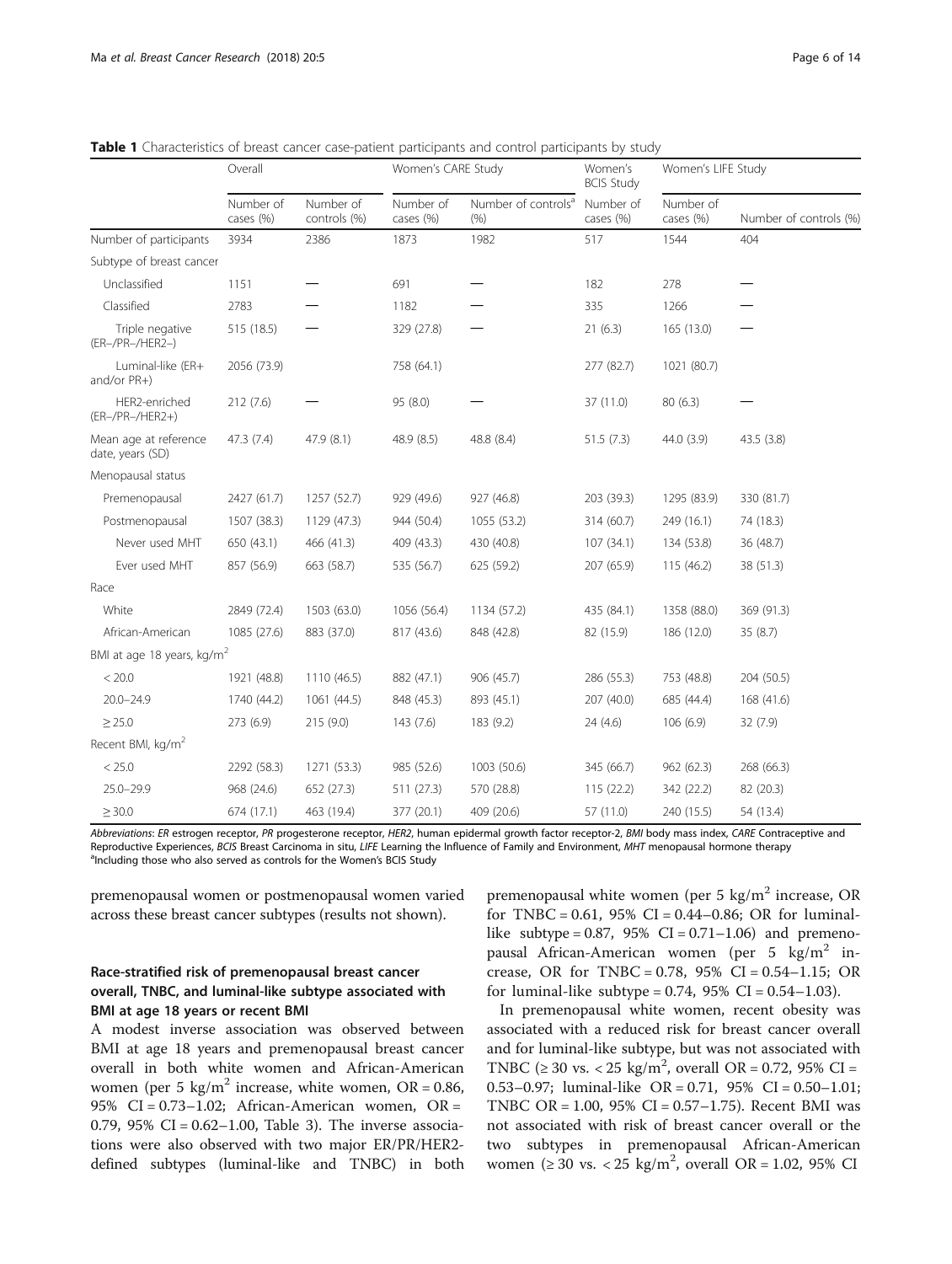|      |                               |                                        | Controls All cases |                           | Triple negative<br>(ER-/PR-/HER2-) |                        | Luminal-like<br>(ER+ and/or PR+) |                           | HER2-enriched<br>(ER-/PR-/HER2+) |                                                                              | Unclassified |                        |
|------|-------------------------------|----------------------------------------|--------------------|---------------------------|------------------------------------|------------------------|----------------------------------|---------------------------|----------------------------------|------------------------------------------------------------------------------|--------------|------------------------|
|      |                               |                                        |                    | Number Number OR (95% CI) |                                    | Number OR (95% CI)     |                                  | Number OR (95% CI)        |                                  | Number OR (95% CI)                                                           |              | Number OR (95% CI)     |
|      | Premenopausal                 |                                        |                    |                           |                                    |                        |                                  |                           |                                  |                                                                              |              |                        |
|      |                               | BMI at age 18 years, kg/m <sup>2</sup> |                    |                           |                                    |                        |                                  |                           |                                  |                                                                              |              |                        |
|      | < 20.0                        | 588                                    | 1187               | Referent                  | 160                                | Referent               | 656                              | Referent                  | 71                               | Referent                                                                     | 300          | Referent               |
| 24.9 | $20.0 -$                      | 543                                    | 1067               | $0.99(0.84 -$<br>1.16)    | 144                                | $0.91(0.69 -$<br>1.20) | 577                              | $0.97(0.81 -$<br>1.17)    | 55                               | $0.82(0.55 -$<br>1.22)                                                       | 291          | 1.09 (0.88-<br>1.35)   |
|      | $\geq$ 25.0                   | 126                                    | 173                | $0.72(0.53 -$<br>0.96)    | 25                                 | $0.62(0.36 -$<br>1.04) | 83                               | $0.63$ $(0.44 -$<br>0.91) | 6                                | $0.36(0.14 -$<br>0.92)                                                       | 59           | $1.00(0.68 -$<br>1.46) |
|      |                               | Per 5 kg/m <sup>2</sup> increase       |                    | $0.83(0.73 -$<br>0.95)    |                                    | $0.68(0.53 -$<br>0.87) |                                  | $0.80(0.68 -$<br>0.95)    |                                  | $0.59(0.40 -$<br>0.86)                                                       |              | $1.00(0.84 -$<br>1.19) |
|      | $P$ value                     |                                        |                    | 0.007                     |                                    | 0.002                  |                                  | 0.008                     |                                  | 0.006                                                                        |              | 0.98                   |
|      |                               |                                        |                    |                           |                                    |                        |                                  |                           |                                  | P value for homogeneity of slope coefficients across three subtypes = $0.15$ |              |                        |
|      | Recent BMI, kg/m <sup>2</sup> |                                        |                    |                           |                                    |                        |                                  |                           |                                  |                                                                              |              |                        |
|      | < 25.0                        | 758                                    | 1545               | Referent                  | 194                                | Referent               | 868                              | Referent                  | 80                               | Referent                                                                     | 403          | Referent               |
| 29.9 | $25.0 -$                      | 299                                    | 533                | $0.90(0.74 -$<br>1.08)    | 80                                 | $1.07(0.78 -$<br>1.47) | 269                              | $0.82(0.65 -$<br>1.02)    | 29                               | $0.99(0.61 -$<br>1.60)                                                       | 155          | $0.92(0.71 -$<br>1.17) |
|      | $\geq$ 30.0                   | 200                                    | 349                | $0.85(0.67 -$<br>1.08)    | 55                                 | $1.12(0.75 -$<br>1.67) | 179                              | $0.80(0.60 -$<br>1.06)    | 23                               | $1.34(0.75 -$<br>2.38)                                                       | 92           | $0.75(0.54 -$<br>1.03) |
|      |                               | Per 5 kg/m <sup>2</sup> increase       |                    | $1.00(0.92 -$<br>1.08)    |                                    | $1.14(1.00 -$<br>1.31) |                                  | $0.97(0.88 -$<br>1.07)    |                                  | $1.19(0.98 -$<br>1.45)                                                       |              | $0.94(0.84 -$<br>1.05) |
|      | $P$ value                     |                                        |                    | 0.94                      |                                    | 0.06                   |                                  | 0.58                      |                                  | 0.07                                                                         |              | 0.26                   |
|      |                               |                                        |                    |                           |                                    |                        |                                  |                           |                                  | P value for homogeneity of slope coefficients across three subtypes = $0.02$ |              |                        |
|      | Postmenopausal <sup>b</sup>   |                                        |                    |                           |                                    |                        |                                  |                           |                                  |                                                                              |              |                        |
|      |                               | BMI at age 18 years, kg/m <sup>2</sup> |                    |                           |                                    |                        |                                  |                           |                                  |                                                                              |              |                        |
|      | < 20.0                        | 522                                    | 734                | Referent                  | 89                                 | Referent               | 358                              | Referent                  | 40                               | Referent                                                                     | 247          | Referent               |
| 24.9 | $20.0 -$                      | 518                                    | 673                | $0.92(0.78 -$<br>1.10)    | 83                                 | $0.97(0.69 -$<br>1.39) | 326                              | $0.94(0.76 -$<br>1.17)    | 35                               | $0.88(0.53 -$<br>1.44)                                                       | 229          | $0.89(0.70 -$<br>1.12) |
|      | $\geq$ 25.0                   | 89                                     | 100                | $0.79(0.56 -$<br>1.11)    | 14                                 | $1.01(0.52 -$<br>1.98) | 56                               | $0.99(0.65 -$<br>1.50)    | 5                                | $0.76$ (0.27-<br>2.14)                                                       | 25           | $0.51(0.31 -$<br>0.85) |
|      |                               | Per 5 kg/m <sup>2</sup> increase       |                    | $0.98(0.85 -$<br>1.14)    |                                    | $0.98(0.73 -$<br>1.32) |                                  | $1.12(0.94 -$<br>1.35)    |                                  | $0.76$ (0.48-<br>1.20)                                                       |              | $0.86(0.70 -$<br>1.05) |
|      | $P$ value                     |                                        |                    | 0.81                      |                                    | 0.89                   |                                  | 0.21                      |                                  | 0.23                                                                         |              | 0.14                   |
|      |                               |                                        |                    |                           |                                    |                        |                                  |                           |                                  | P value for homogeneity of slope coefficients across three subtypes = $0.20$ |              |                        |
|      | Recent BMI, kg/m <sup>2</sup> |                                        |                    |                           |                                    |                        |                                  |                           |                                  |                                                                              |              |                        |
|      | < 25.0                        | 513                                    | 747                | Referent                  | 83                                 | Referent               | 390                              | Referent                  | 36                               | Referent                                                                     | 238          | Referent               |
| 29.9 | $25.0 -$                      | 353                                    | 435                | $0.95(0.78 -$<br>1.16)    | 64                                 | $1.11(0.76 -$<br>1.63) | 193                              | $0.88(0.69 -$<br>1.12)    | 28                               | $1.23(0.71 -$<br>2.12)                                                       | 150          | $0.93(0.71 -$<br>1.21) |
|      | $\geq$ 30.0                   | 263                                    | 325                | $1.09(0.86 -$<br>1.39)    | 39                                 | $0.95(0.59 -$<br>1.55) | 157                              | $1.19(0.89 -$<br>1.60)    | 16                               | $1.11(0.55 -$<br>2.25)                                                       | 113          | $1.03(0.75 -$<br>1.41) |
|      |                               | Per 5 kg/m <sup>2</sup> increase       |                    | $0.97(0.90 -$<br>1.06)    |                                    | $0.97(0.82 -$<br>1.15) |                                  | $0.98(0.89 -$<br>1.09)    |                                  | $1.06(0.83 -$<br>1.34)                                                       |              | $0.95(0.85 -$<br>1.07) |
|      | $P$ value                     |                                        |                    | 0.54                      |                                    | 0.74                   |                                  | 0.74                      |                                  | 0.66                                                                         |              | 0.39                   |
|      |                               |                                        |                    |                           |                                    |                        |                                  |                           |                                  |                                                                              |              |                        |

<span id="page-6-0"></span>Table 2 Adjusted<sup>a</sup> odds ratio (OR) and 95% confidence interval (CI) for breast cancer overall and ER/PR/HER2-defined subtypes associated with BMI in premenopausal women and postmenopausal women

 $P$  value for homogeneity of slope coefficients across three subtypes = 0.83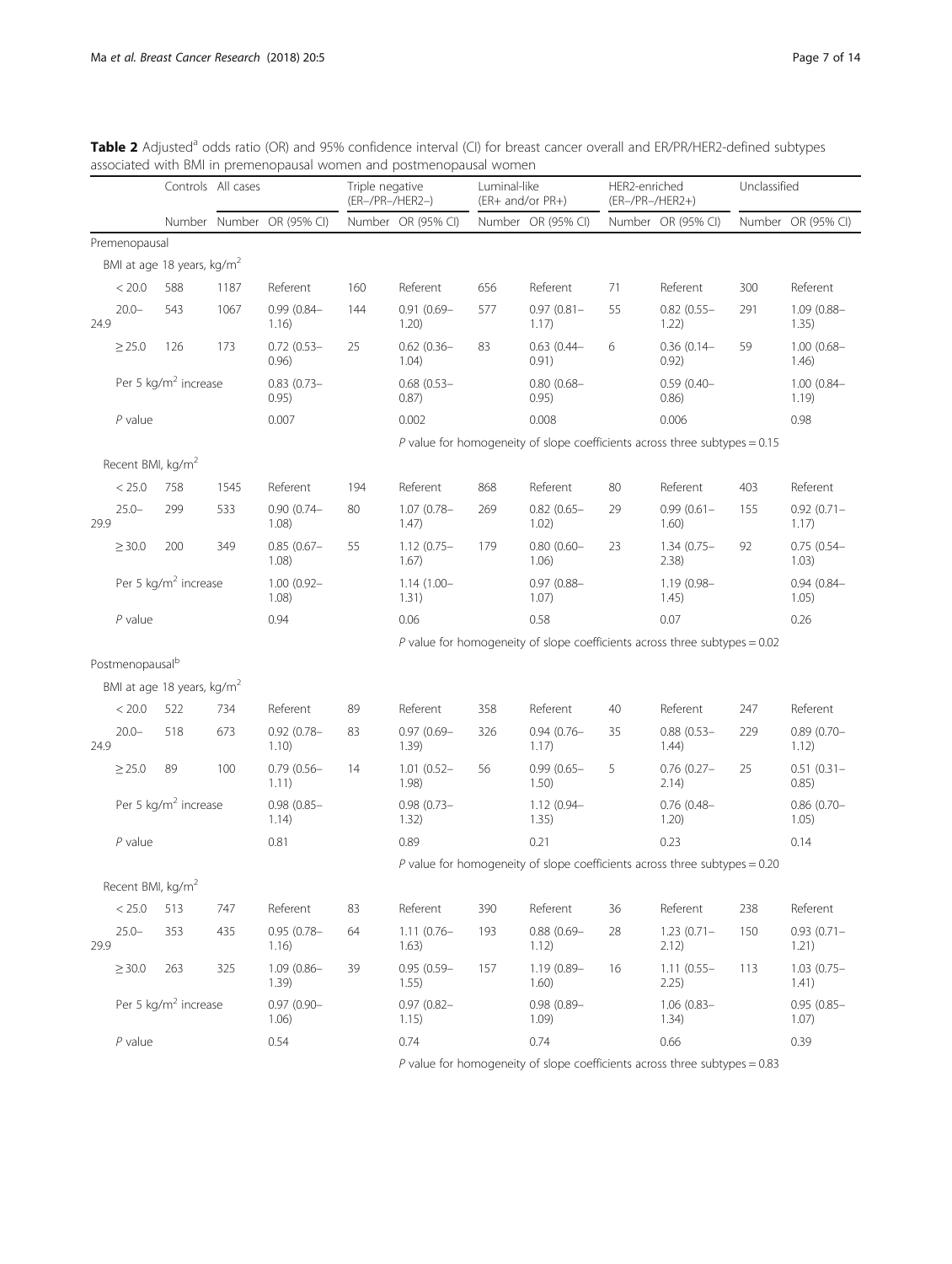|      |                               |                                  | Controls All cases |                           | Luminal-like<br>Triple negative<br>(ER-/PR-/HER2-)<br>(ER+ and/or PR+) |                        |     | HER2-enriched<br>(ER-/PR-/HER2+) |                                                                              | Unclassified                                                                 |     |                        |
|------|-------------------------------|----------------------------------|--------------------|---------------------------|------------------------------------------------------------------------|------------------------|-----|----------------------------------|------------------------------------------------------------------------------|------------------------------------------------------------------------------|-----|------------------------|
|      |                               |                                  |                    | Number Number OR (95% CI) |                                                                        | Number OR (95% CI)     |     | Number OR (95% CI)               |                                                                              | Number OR (95% CI)                                                           |     | Number OR (95% CI)     |
| MHT  |                               | Postmenopausal/never used        |                    |                           |                                                                        |                        |     |                                  |                                                                              |                                                                              |     |                        |
|      | Recent BMI, kg/m <sup>2</sup> |                                  |                    |                           |                                                                        |                        |     |                                  |                                                                              |                                                                              |     |                        |
|      | < 25.0                        | 186                              | 283                | Referent                  | 33                                                                     | Referent               | 148 | Referent                         | 15                                                                           | Referent                                                                     | 87  | Referent               |
| 29.9 | $25.0 -$                      | 150                              | 181                | $0.94(0.68 -$<br>1.29)    | 27                                                                     | $0.92(0.50 -$<br>1.71) | 74  | $0.82(0.55 -$<br>1.21)           | 11                                                                           | $0.98(0.41 -$<br>2.34)                                                       | 69  | $1.06(0.70 -$<br>1.61) |
|      | $\geq$ 30.0                   | 130                              | 186                | 1.39 (0.98-<br>1.99)      | 20                                                                     | $0.96(0.50 -$<br>2.00) | 86  | $1.55(1.00 -$<br>2.41)           | 9                                                                            | $1.20(0.44 -$<br>3.30)                                                       | 71  | $1.42(0.90 -$<br>2.25) |
|      |                               | Per 5 kg/m <sup>2</sup> increase |                    | $1.07(0.95 -$<br>1.21)    |                                                                        | $0.99(0.77 -$<br>1.27) |     | $1.07(0.92 -$<br>1.25)           |                                                                              | $1.10(0.77 -$<br>1.56)                                                       |     | $1.10(0.94 -$<br>1.28) |
|      | $P$ value                     |                                  |                    | 0.27                      |                                                                        | 0.94                   |     | 0.36                             |                                                                              | 0.60                                                                         |     | 0.26                   |
|      |                               |                                  |                    |                           |                                                                        |                        |     |                                  |                                                                              | P value for homogeneity of slope coefficients across three subtypes = $0.81$ |     |                        |
|      |                               | Postmenopausal/ever used MHT     |                    |                           |                                                                        |                        |     |                                  |                                                                              |                                                                              |     |                        |
|      | Recent BMI, kg/m <sup>2</sup> |                                  |                    |                           |                                                                        |                        |     |                                  |                                                                              |                                                                              |     |                        |
|      | < 25.0                        | 327                              | 464                | Referent                  | 50                                                                     | Referent               | 242 | Referent                         | 21                                                                           | Referent                                                                     | 151 | Referent               |
| 29.9 | $25.0 -$                      | 203                              | 254                | $0.93(0.72 -$<br>1.21)    | 37                                                                     | $1.12(0.67 -$<br>1.87) | 119 | $0.89(0.65 -$<br>1.22)           | 17                                                                           | $1.41(0.68 -$<br>2.90)                                                       | 81  | $0.86(0.60 -$<br>1.22) |
|      | $\geq$ 30.0                   | 133                              | 139                | $0.86(0.62 -$<br>1.20)    | 19                                                                     | $0.87(0.44 -$<br>1.69  | 71  | $0.94(0.63 -$<br>1.42)           | $\overline{7}$                                                               | $0.91(0.33 -$<br>2.50)                                                       | 42  | $0.75(0.47 -$<br>1.19) |
|      |                               | Per 5 kg/m <sup>2</sup> increase |                    | $0.90(0.79 -$<br>1.01)    |                                                                        | $0.96(0.75 -$<br>1.21) |     | $0.92(0.79 -$<br>1.06)           |                                                                              | $1.01(0.71 -$<br>1.42)                                                       |     | $0.82(0.69 -$<br>0.98) |
|      | $P$ value                     |                                  |                    | 0.07                      |                                                                        | 0.71                   |     | 0.24                             |                                                                              | 0.98                                                                         |     | 0.03                   |
|      |                               |                                  |                    |                           |                                                                        |                        |     |                                  | P value for homogeneity of slope coefficients across three subtypes = $0.85$ |                                                                              |     |                        |

Table 2 Adjusted<sup>a</sup> odds ratio (OR) and 95% confidence interval (CI) for breast cancer overall and ER/PR/HER2-defined subtypes associated with BMI in premenopausal women and postmenopausal women (Continued)

Abbreviations: ER estrogen receptor, PR progesterone receptor, HER2 human epidermal growth factor receptor-2, BMI body mass index, MHT menopausal hormone therapy

<sup>a</sup>ORs obtained from multivariable polychotomous unconditional logistic regression models with mutual adjustment of BMI at age 18 years and recent BMI and with adjustment for source study, study site, race, education, reference age, first-degree breast cancer family history, age at menarche, number of completed pregnancies, lifetime recreational physical activity, alcohol intake, cigarette smoking status, and oral contraceptive use

**b** Model described (<sup>a</sup>) is additionally adjusted for MHT use

 $= 0.68 - 1.53$ ; luminal-like OR  $= 0.94$ , 95% CI  $= 0.55 - 1.59$ ; TNBC OR = 1.09, 95% CI = 0.58–2.05).

# Joint effect of BMI at age 18 years and recent BMI on risk of premenopausal breast cancer overall and risk of luminal-like breast cancer

Premenopausal women in the highest categories of the two BMI measures ( $\geq 25$  kg/m<sup>2</sup> at age 18 years and  $\geq 30$  kg/m<sup>2</sup> for recent BMI) had 46% lower risk of breast cancer overall  $(OR = 0.54$  and  $95\%$  CI = 0.38–0.78, Table [4](#page-9-0)) and 54% lower risk of luminal-like subtype  $(OR = 0.46$  and  $95\%$  CI = 0.29–0.73) than premenopausal women whose BMI was in the lowest categories for both measures  $\left( < 20 \right)$  kg/m<sup>2</sup> for BMI at age 18 years and  $< 25 \text{ kg/m}^2$  for recent BMI).

Similar results were obtained when analyses were restricted to the two source studies with ER/PR/HER2 status determined in the centralized laboratory (for the highest categories of the two BMI measures vs. the lowest categories of both measures: overall OR = 0.52, 95%

 $CI = 0.33 - 0.81$ ; luminal-like  $OR = 0.46$ , 95%  $CI = 0.25 -$ 0.86). When the analyses were restricted to premenopausal invasive breast cancer case-patient participants (excluding the BCIS Study), results again remained similar (for the highest categories of the two BMI measures BMI vs. the lowest categories of both measures: overall OR =  $0.58$ ,  $95\%$  CI =  $0.40 - 0.84$ ; luminal-like OR =  $0.53$ , 95% CI =  $0.33 - 0.85$ ).

# **Discussion**

We pooled data from three population-based casecontrol studies that included white women and African-American women ages 35–64 years. The analyses of premenopausal women showed that BMI at age 18 years was inversely associated with breast cancer risk overall and with risk of each ER/PR/HER2-defined subtype of breast cancer. These inverse associations did not differ by race. We found no strong evidence of any inverse association between recent BMI and risk of premenopausal breast cancer except when we analyzed the joint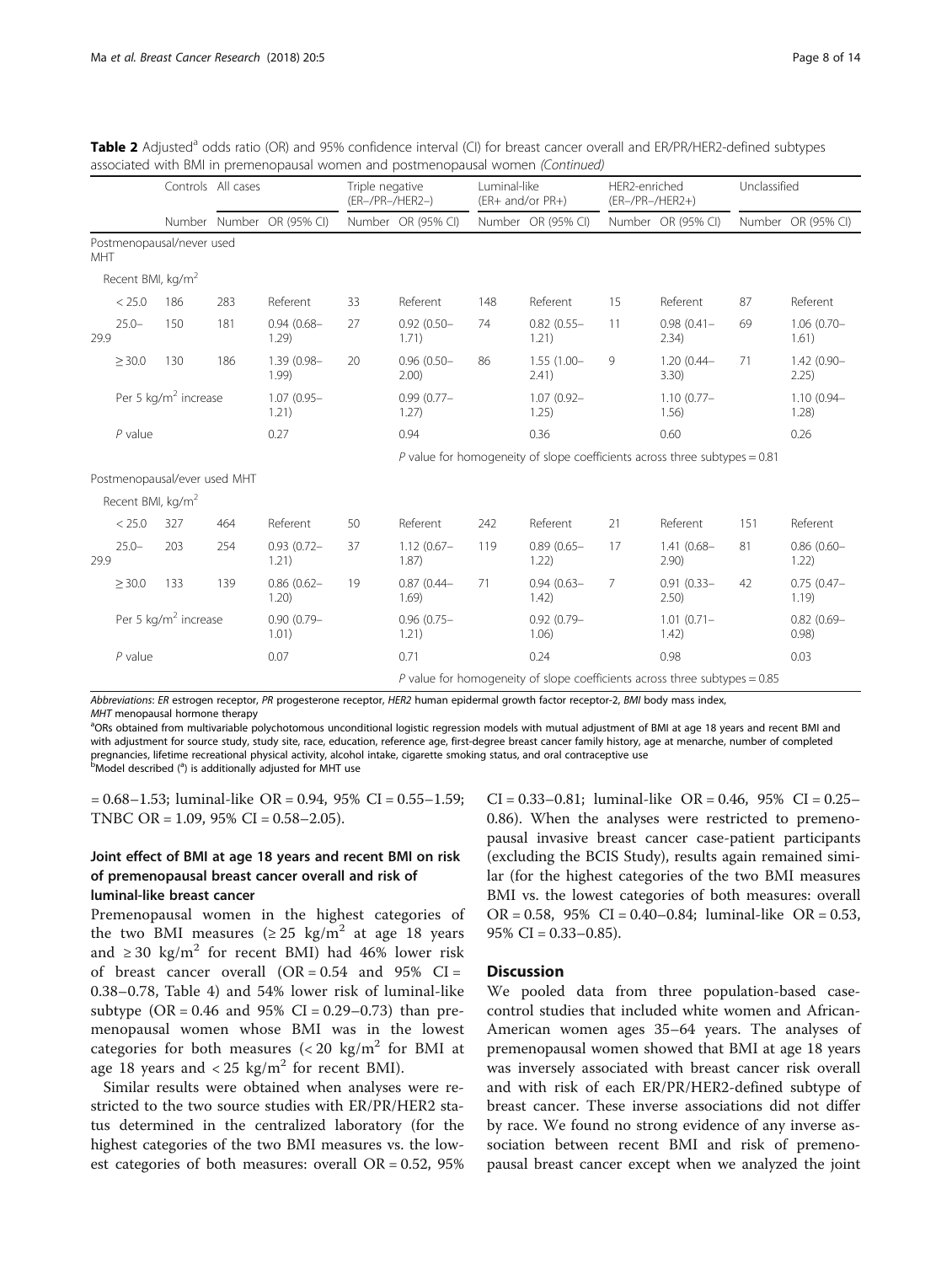Premenopausal white women BMI at age 18 years, kg/m<sup>2</sup>

|                     |             |        | odds ratio (OR) and 95% confidence interval (CI) for breast cancer overall, triple negative breast cancer, and<br>associated with BMI in premenopausal white women and premenopausal African-American women |                               |             |  |  |
|---------------------|-------------|--------|-------------------------------------------------------------------------------------------------------------------------------------------------------------------------------------------------------------|-------------------------------|-------------|--|--|
| All cases           |             |        | Triple negative (ER-/PR-/HER2-)                                                                                                                                                                             | Luminal-like (ER+ and/or PR+) |             |  |  |
| Number              | OR (95% CI) | Number | OR (95% CI)                                                                                                                                                                                                 | Number                        | OR (95% CI) |  |  |
| women               |             |        |                                                                                                                                                                                                             |                               |             |  |  |
| , kg/m <sup>2</sup> |             |        |                                                                                                                                                                                                             |                               |             |  |  |
| 946                 | Referent    | 108    | Referent                                                                                                                                                                                                    | 553                           | Referent    |  |  |

<span id="page-8-0"></span>Table 3 Adjusted<sup>a</sup> odds ratio (OR) and 95% confiden luminal-like subtype associated with BMI in premeno

| < 20.0                                                                      | 946  | Referent               | 108 | Referent                                                                    | 553 | Referent            |
|-----------------------------------------------------------------------------|------|------------------------|-----|-----------------------------------------------------------------------------|-----|---------------------|
| $20.0 - 24.9$                                                               | 793  | $1.01(0.84 - 1.22)$    | 91  | $0.92(0.66 - 1.30)$                                                         | 470 | $1.03(0.83 - 1.28)$ |
| $\geq$ 25.0                                                                 | 121  | $0.76(0.53 - 1.10)$    | 12  | $0.53(0.26 - 1.09)$                                                         | 64  | $0.73(0.47 - 1.13)$ |
| Per 5 kg/m <sup>2</sup> increase                                            |      | $0.86(0.73 - 1.02)$    |     | $0.61(0.44 - 0.86)$                                                         |     | $0.87(0.71 - 1.06)$ |
| $P$ value                                                                   |      | 0.08                   |     | 0.004                                                                       |     | 0.16                |
|                                                                             |      |                        |     | P value for homogeneity of slope coefficients between two subtypes = $0.04$ |     |                     |
| Recent BMI, kg/m <sup>2</sup>                                               |      |                        |     |                                                                             |     |                     |
| < 25.0                                                                      | 1274 | Referent               | 136 | Referent                                                                    | 754 | Referent            |
| $25.0 - 29.9$                                                               | 373  | $0.87(0.69 - 1.10)$    | 51  | $1.30(0.87 - 1.93)$                                                         | 205 | $0.78(0.59 - 1.02)$ |
| $\geq 30.0$                                                                 | 213  | $0.72(0.53 - 0.97)$    | 24  | $1.00(0.57 - 1.75)$                                                         | 128 | $0.71(0.50 - 1.01)$ |
| Per 5 kg/m <sup>2</sup> increase                                            |      | $0.95(0.86 - 1.05)$    |     | $1.12(0.94 - 1.34)$                                                         |     | $0.94(0.83 - 1.06)$ |
| $P$ value                                                                   |      | 0.32                   |     | 0.19                                                                        |     | 0.28                |
|                                                                             |      |                        |     | P value for homogeneity of slope coefficients between two subtypes = $0.04$ |     |                     |
| Premenopausal African-American women                                        |      |                        |     |                                                                             |     |                     |
| BMI at age 18 years, kg/m <sup>2</sup>                                      |      |                        |     |                                                                             |     |                     |
| < 20.0                                                                      | 241  | Referent               | 52  | Referent                                                                    | 103 | Referent            |
| $20.0 - 24.9$                                                               | 274  | $0.98(0.72 - 1.33)$    | 53  | $0.92$ $(0.56 - 1.50)$                                                      | 107 | $0.90(0.61 - 1.35)$ |
| $\geq$ 25.0                                                                 | 52   | $0.66$ $(0.40 - 1.13)$ | 13  | $0.71(0.31 - 1.65)$                                                         | 19  | $0.60(0.29 - 1.24)$ |
| Per 5 kg/m <sup>2</sup> increase                                            |      | $0.79(0.62 - 1.00)$    |     | $0.78(0.54 - 1.15)$                                                         |     | $0.74(0.54 - 1.03)$ |
| $P$ value                                                                   |      | 0.05                   |     | 0.21                                                                        |     | 0.07                |
|                                                                             |      |                        |     | P value for homogeneity of slope coefficients between two subtypes = $0.80$ |     |                     |
| Recent BMI, kg/m <sup>2</sup>                                               |      |                        |     |                                                                             |     |                     |
| < 25.0                                                                      | 271  | Referent               | 58  | Referent                                                                    | 114 | Referent            |
| $25.0 - 29.9$                                                               | 160  | $0.92(0.66 - 1.29)$    | 29  | $0.79(0.45 - 1.37)$                                                         | 64  | $0.93(0.60 - 1.44)$ |
| $\geq 30.0$                                                                 | 136  | $1.02(0.68 - 1.53)$    | 31  | $1.09(0.58 - 2.05)$                                                         | 51  | $0.94(0.55 - 1.59)$ |
| Per 5 kg/m <sup>2</sup> increase                                            |      | $1.08(0.92 - 1.25)$    |     | $1.13(0.90 - 1.43)$                                                         |     | $1.04(0.85 - 1.28)$ |
| $P$ value                                                                   |      | 0.35                   |     | 0.30                                                                        |     | 0.69                |
| P value for homogeneity of slope coefficients between two subtypes = $0.53$ |      |                        |     |                                                                             |     |                     |

Abbreviations: ER estrogen receptor, PR progesterone receptor, HER2, human epidermal growth factor receptor-2, BMI body mass index

<sup>a</sup>ORs obtained from multivariable polychotomous unconditional logistic regression models with mutual adjustment of BMI at age 18 years and recent BMI and with adjustment for source study, study site, education, reference age, first-degree breast cancer family history, age at menarche, number of completed pregnancies, lifetime recreational physical activity, alcohol intake, cigarette smoking status, and oral contraceptive use

effects of BMI at age 18 years and recent BMI, which showed marked inverse associations (range 46–54% decreases in risk) for breast cancer overall and for luminallike subtype comparing premenopausal women in the highest categories of the two BMI measures  $(≥ 25 kg/$ m<sup>2</sup> at age 18 years and  $\geq$  30 kg/m<sup>2</sup> for recent BMI) with women in the lowest categories of the two BMI measures  $\left($  < 20 kg/m<sup>2</sup> at age 18 years and < 25 kg/m<sup>2</sup> for recent BMI). No compelling evidence was observed among postmenopausal women for any associations between BMI at age 18 years or recent BMI

and breast cancer overall or ER/PR/HER2-defined subtypes, except for a 1.5-fold increased risk of luminal-like subtype associated with recent BMI among postmenopausal women who had never used MHT.

The Nurses' Health Study [\[25](#page-13-0)], consisting of both premenopausal women and postmenopausal women, showed that BMI at age 18 years was inversely associated with risk of all subtypes defined according to ER/ PR/HER2, cytokeratin 5/6, and epidermal growth factor receptor; however, results were not presented separately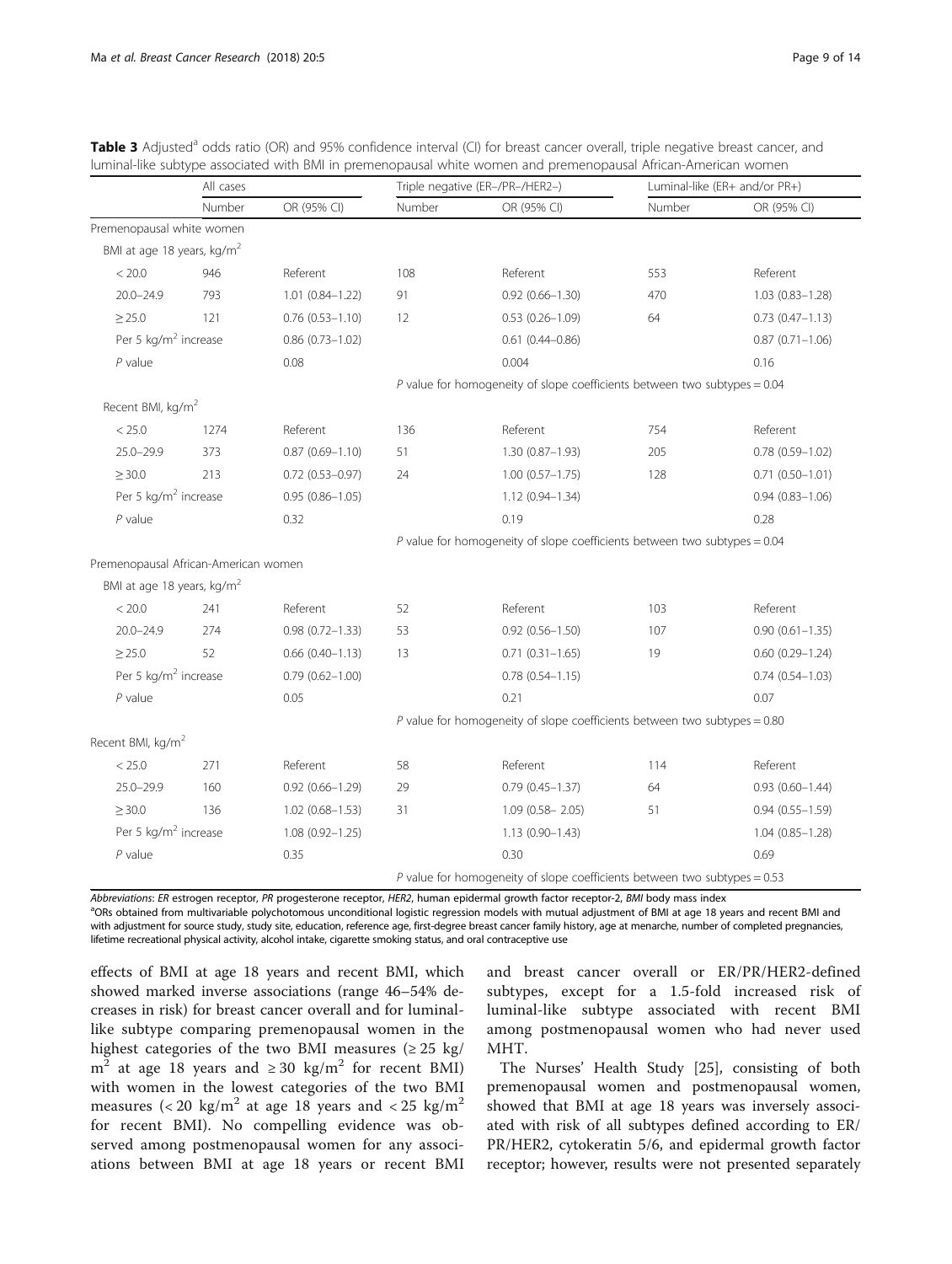<span id="page-9-0"></span>

| Table 4 Adjusted <sup>a</sup> odds ratio (OR) and 95% confidence interval (CI) for joint effect of BMI at age 18 years and recent BMI in relation |
|---------------------------------------------------------------------------------------------------------------------------------------------------|
| to risk of breast cancer overall and luminal-like subtype in premenopausal women                                                                  |

| BMI at age 18 years, kg/m <sup>2</sup>                                                     | Recent BMI, kg/m <sup>2</sup> | Controls | All cases |                            | luminal-like (ER+ and/or PR+) |                        |  |
|--------------------------------------------------------------------------------------------|-------------------------------|----------|-----------|----------------------------|-------------------------------|------------------------|--|
|                                                                                            |                               | Number   |           | Number OR (95% CI)         | Number                        | OR (95% CI)            |  |
| Overall                                                                                    |                               |          |           |                            |                               |                        |  |
| < 20.0                                                                                     | < 25.0                        | 472      | 952       | Referent                   | 540                           | Referent               |  |
| < 20.0                                                                                     | $25.0 - 29.9$                 | 96       | 184       | $0.93(0.70 - 1.24)$ 92     |                               | $0.79(0.56 - 1.13)$    |  |
| < 20.0                                                                                     | $\geq$ 30.0                   | 20       | 51        | $1.21(0.69 - 2.13)$ 24     |                               | $0.99(0.50 - 1.96)$    |  |
| $20.0 - 24.9$                                                                              | < 25.0                        | 265      | 555       | $1.03(0.85 - 1.25)$ 311    |                               | $1.00(0.79 - 1.26)$    |  |
| $20.0 - 24.9$                                                                              | $25.0 - 29.9$                 | 171      | 302       | $0.87(0.69 - 1.10)$ 151    |                               | $0.77(0.58 - 1.02)$    |  |
| $20.0 - 24.9$                                                                              | $\geq$ 30.0                   | 107      | 210       | $0.86$ $(0.65 - 1.13)$ 115 |                               | $0.84(0.60 - 1.17)$    |  |
| $\geq 25.0$                                                                                | < 25.0                        | 21       | 38        | $0.89(0.50-1.58)$ 17       |                               | $0.65(0.32 - 1.35)$    |  |
| $\geq$ 25.0                                                                                | $25.0 - 29.9$                 | 32       | 47        | $0.75(0.46 - 1.22)$ 26     |                               | $0.79(0.43 - 1.44)$    |  |
| $\geq 25.0$                                                                                | $\geq$ 30.0                   | 73       | 88        | $0.54(0.38 - 0.78)$ 40     |                               | $0.46(0.29 - 0.73)$    |  |
| Restricted to studies in which cases' ER/PR/HER2 status determined in a central laboratory |                               |          |           |                            |                               |                        |  |
| < 20.0                                                                                     | < 25.0                        | 342      | 448       | Referent                   | 183                           | Referent               |  |
| < 20.0                                                                                     | $25.0 - 29.9$                 | 70       | 86        | $0.94(0.66 - 1.35)$ 31     |                               | $0.79(0.49 - 1.29)$    |  |
| $<$ 20.0                                                                                   | $\geq$ 30.0                   | 16       | 21        | $1.03(0.52 - 2.05)$ 6      |                               | $0.67(0.25 - 1.83)$    |  |
| $20.0 - 24.9$                                                                              | < 25.0                        | 186      | 253       | 1.05 (0.83-1.34) 103       |                               | $1.03(0.75 - 1.42)$    |  |
| $20.0 - 24.9$                                                                              | $25.0 - 29.9$                 | 132      | 148       | $0.86$ $(0.65 - 1.15)$ 55  |                               | $0.75(0.51 - 1.11)$    |  |
| $20.0 - 24.9$                                                                              | $\geq$ 30.0                   | 81       | 89        | $0.78$ $(0.55 - 1.11)$ 37  |                               | $0.79(0.50 - 1.25)$    |  |
| $\geq$ 25.0                                                                                | < 25.0                        | 15       | 23        | $1.09(0.55 - 2.16)$ 8      |                               | $0.83$ $(0.33 - 2.08)$ |  |
| $\geq$ 25.0                                                                                | $25.0 - 29.9$                 | 27       | 23        | $0.68$ $(0.38 - 1.22)$ 11  |                               | $0.76$ $(0.36 - 1.62)$ |  |
| $\geq$ 25.0                                                                                | $\geq 30.0$                   | 58       | 41        | $0.52$ $(0.33 - 0.81)$ 15  |                               | $0.46$ $(0.25 - 0.86)$ |  |
| Restricted to invasive cases                                                               |                               |          |           |                            |                               |                        |  |
| < 20.0                                                                                     | < 25.0                        | 472      | 849       | Referent                   | 485                           | Referent               |  |
| < 20.0                                                                                     | $25.0 - 29.9$                 | 96       | 169       | $0.94(0.70-1.26)$ 86       |                               | $0.83(0.58 - 1.20)$    |  |
| < 20.0                                                                                     | $\geq$ 30.0                   | 20       | 51        | 1.35 (0.77-2.38) 24        |                               | $1.13(0.56 - 2.28)$    |  |
| $20.0 - 24.9$                                                                              | < 25.0                        | 265      | 506       | 1.04 (0.85-1.27) 287       |                               | $1.03(0.81 - 1.32)$    |  |
| $20.0 - 24.9$                                                                              | $25.0 - 29.9$                 | 171      | 286       | $0.92$ $(0.72 - 1.17)$ 143 |                               | $0.84(0.62 - 1.13)$    |  |
| $20.0 - 24.9$                                                                              | $\geq$ 30.0                   | 107      | 201       | $0.89(0.67 - 1.18)$ 114    |                               | $0.94(0.67 - 1.34)$    |  |
| $\geq$ 25.0                                                                                | < 25.0                        | 21       | 33        | $0.87$ $(0.48 - 1.59)$ 14  |                               | $0.58(0.27 - 1.26)$    |  |
| $\geq$ 25.0                                                                                | $25.0 - 29.9$                 | 32       | 44        | $0.80(0.48 - 1.32)$ 25     |                               | $0.89(0.48 - 1.66)$    |  |
| $\geq$ 25.0                                                                                | $\geq$ 30.0                   | 73       | 85        | $0.58(0.40 - 0.84)$ 40     |                               | $0.53(0.33 - 0.85)$    |  |

Abbreviations: ER estrogen receptor, PR progesterone receptor, HER2 human epidermal growth factor receptor-2, BMI body mass index

<sup>a</sup>ORs obtained from multivariable polychotomous unconditional logistic regression models with adjustment for source study, study site, race, education, reference age, first-degree breast cancer family history, age at menarche, number of completed pregnancies, lifetime recreational physical activity, alcohol intake, cigarette smoking status, and oral contraceptive use

for premenopausal women and postmenopausal women (≥ 27 vs. < 20 kg/m<sup>2</sup>, luminal A subtype hazard ratio  $(HR) = 0.5$ , 95% CI = 0.4–0.8; luminal B subtype HR = 0.7, 95% CI =  $0.3-1.4$ ; HER2 HR = 0.6, 95% CI =  $0.2-1.7$ ; basal subtype  $HR = 0.4$ ,  $95\%$   $CI = 0.1 - 1.1$ ). Our results also showed that BMI at age 18 years was inversely associated with all tumor marker subtypes and additionally suggested that the inverse association was stronger among premenopausal women than among postmenopausal women. The AMBER Consortium [\[5](#page-12-0)] presented results separately for premenopausal and

postmenopausal women, reporting that, among premenopausal women, BMI at age 18 years was inversely associated with risk of ER+ breast cancer but not with risk of ER- breast cancer or TNBC ( $\geq$  30 vs. 20-24.9 kg/m<sup>2</sup>, ER + OR =  $0.65$ ,  $95\%$  CI =  $0.42-1.01$ ; ER - OR = 1.00,  $95\%$  $CI = 0.63 - 1.58$ ; TNBC OR = 1.08, 95% CI = 0.59-1.98). However, among postmenopausal women in the AMBER Consortium Study, it was inversely associated with the risk of all subtypes of breast cancer ( $\geq 30$  vs. 20–24.9 kg/m<sup>2</sup>, ER+ OR = 0.62, 95% CI = 0.38-1.01; ER- OR = 0.78, 95% CI = 0.44–1.41; TNBC OR = 0.68, TNBC 95% CI =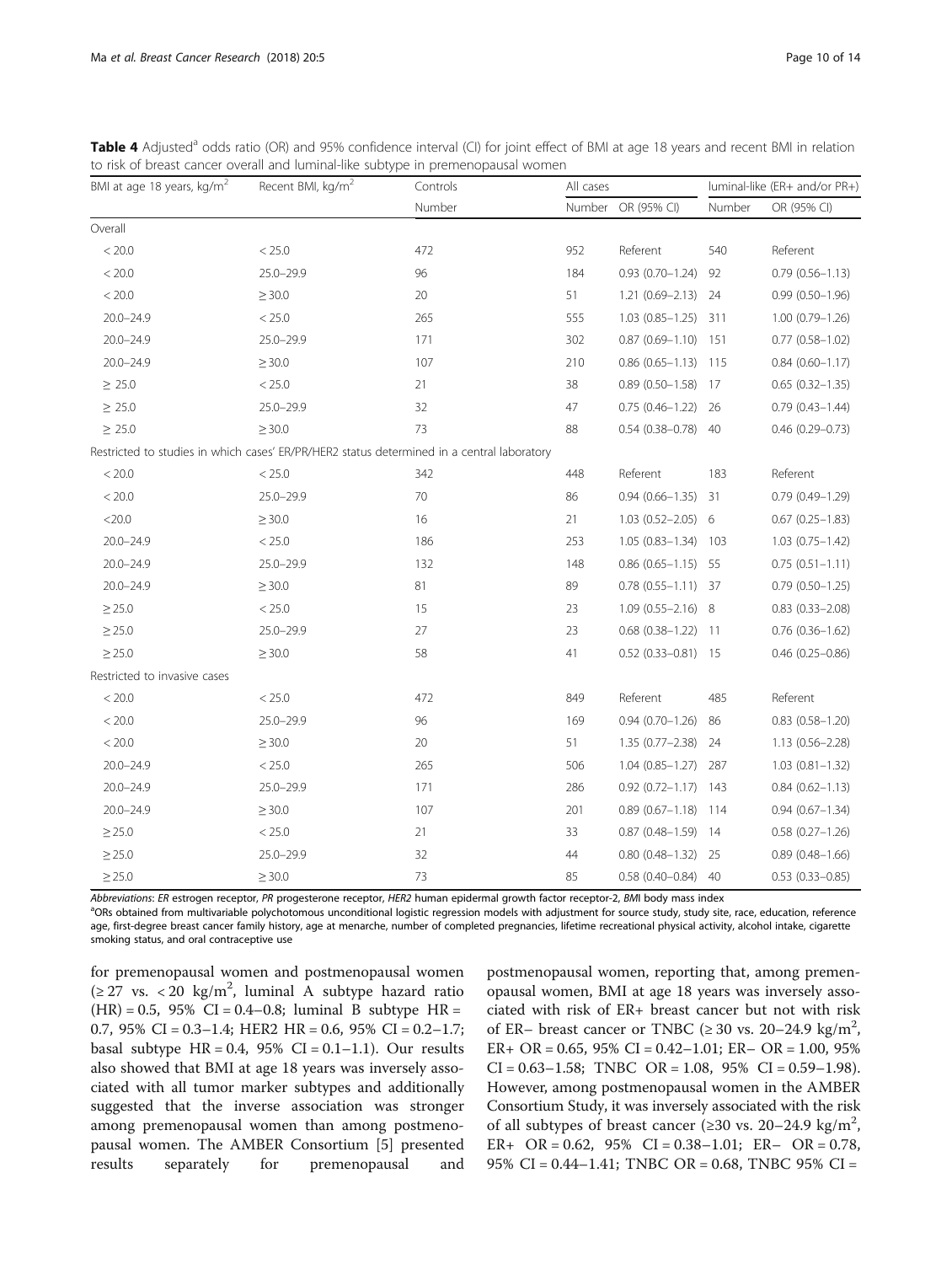0.29–1.56). The Women's Health Initiative Cohort Study [[26\]](#page-13-0), which included only postmenopausal women, demonstrated that BMI at age 18 years was associated with a 17% reduced risk of ER+ breast cancer, but was not associated with TNBC (≥22.42 vs. < 19.33 kg/m<sup>2</sup>, ER+ OR = 0.83, 95% CI = 0.69-0.98; TNBC OR = 0.94, 95% CI = 0.56–1.56). Based on our pooled results and those of earlier studies, no conclusion can be drawn as to whether the impact of BMI at age 18 years varies by tumor subtype, but at least, all studies support that BMI at age 18 years is inversely associated with risk of breast cancer.

Many previous epidemiologic studies showed that recent BMI was inversely associated with premenopausal women's risk of breast cancer overall and hormone receptor positive breast cancer, but not with hormone receptor negative breast cancer or TNBC [[3, 5\]](#page-12-0); however, not many of these studies adjusted for BMI in late adolescence in their analyses. Our models assessing effects of recent BMI adjusting for BMI at age 18 years showed only weak evidence of an inverse association between recent BMI and luminal-like subtype; for example, we found a 20% reduced risk of luminal-like subtype associated with recent obesity in premenopausal women. In sensitivity analyses, we removed the variable, BMI at age 18 years, from our models (i.e., no adjustment for BMI at age 18 years) and found that recent obesity was associated with a 29% reduced risk of luminal-like subtype, but was not associated with TNBC or HER2-enriched subtype  $(\geq 30 \text{ vs. } < 25 \text{ kg/m}^2, \text{ luminal-like OR} = 0.71,$ 95% CI = 0.55–0.91; TNBC OR = 0.96, 95% CI = 0.67– 1.38; HER2-enriched OR =1.02, 95% CI = 0.60–1.73; per 5 kg/m<sup>2</sup> increase, luminal-like OR = 0.90, 95% CI = 0.83–0.98; TNBC OR = 1.00, 95% CI =  $0.89-1.12$ ; HER2-enriched OR = 1.02, 95% CI = 0.86–1.20, P for homogeneity of slope coefficients per 5 kg/ $m<sup>2</sup>$  increase  $= 0.12$ , results not shown). Comparing the models with adjustment to those without adjustment for BMI at age 18 years, we note that the magnitude of the protective effect of recent obesity on premenopausal luminal-like cancer was reduced from 29% to 20%. This could explain why we did not observe strong evidence of a negative association between recent BMI and luminallike subtype of breast cancer in premenopausal women. Nevertheless, we observed clear inverse associations of all ER/PR/HER2-subtypes when assessing BMI at age 18 years after adjusting for recent BMI. Therefore, our data provide evidence suggesting that BMI in late adolescence plays a more important role than recent BMI in premenopausal breast cancer development.

Although our data did not show strong evidence of an inverse association between recent BMI and risk of premenopausal breast cancer, our analyses of the joint effects of BMI at age 18 years and recent BMI in premenopausal women showed the greatest risk reductions for breast cancer overall (46% reduction) and for luminal-like subtype (54% reduction) when contrasting the highest categories of the two variables with the lowest categories. These findings suggest that the reduced risk of premenopausal breast cancer is maximized in women who are consistently overweight or obese during the premenopausal period. Moreover, our results showing a greater reduction in risk for luminal-like subtype than for breast cancer overall associated with recent BMI and the lack of differences in risk reduction across tumor subtypes associated with BMI at age 18 years suggests that recent BMI is more important in determining risk of luminal-like subtype. Yet, results from the AMBER Consortium showing a lack of any impact of the joint effects of BMI at age 18 years and recent BMI on premenopausal ER+ breast cancer risk differ from our results [[5\]](#page-12-0). Thus, further research is needed to clarify such inconsistency.

It has been well-documented that estrogen and progesterone play important roles in breast tumorigenesis [[27](#page-13-0)–[29\]](#page-13-0). A possible mechanism, the suppression of ovarian function resulting in fewer ovulatory menstrual cycles and lower levels of circulating ovarian hormones, that may occur among overweight or obese women [[30](#page-13-0), [31](#page-13-0)], could explain the observed inverse associations of BMI at age 18 years and recent BMI with premenopausal breast cancer.

As women pass through menopause, the beneficial effect of obesity on breast cancer risk is replaced by an adverse effect, possibly due to the fact that an important source of estrogen at this time comes from peripheral adipose tissue, where androstenedione is aromatized and converted to estrogen [\[32](#page-13-0), [33\]](#page-13-0). It has been unclear how long it takes for this transition to occur where BMI changes from a protective factor to a risk factor for breast cancer. Based on the estimates of Pike et al. [\[34](#page-13-0)], it takes a decade for a BMI of 30 kg/m<sup>2</sup> in a premenopausal woman (at age 50 years, relative risk of 0.75) to become a risk factor (relative risk of 1.20 at age 62 years). MacInnis et al. [[35\]](#page-13-0) found that in the Melbourne Collaborative Cohort Study, BMI was not associated with risk of breast cancer in women who were postmenopausal for less than 15 years (per 5 kg/m<sup>2</sup> increase, HR = 0.98, 95% CI =  $0.82 - 1.18$ ), but was associated with a 26% increased risk (per 5 kg/m<sup>2</sup> increase, HR = 1.26, 95% CI = 1.08–1.46) in women who were postmenopausal for 15 years or more, supporting the notion that prolonged exposure to the proliferative effects of elevated circulating estrogens from adipose tissue is needed. In our pooled data, the upper age limit of participants was 64 years, the average age at reference date for postmenopausal women was 54 years, and only 9% of the postmenopausal women were above age 62 years. Such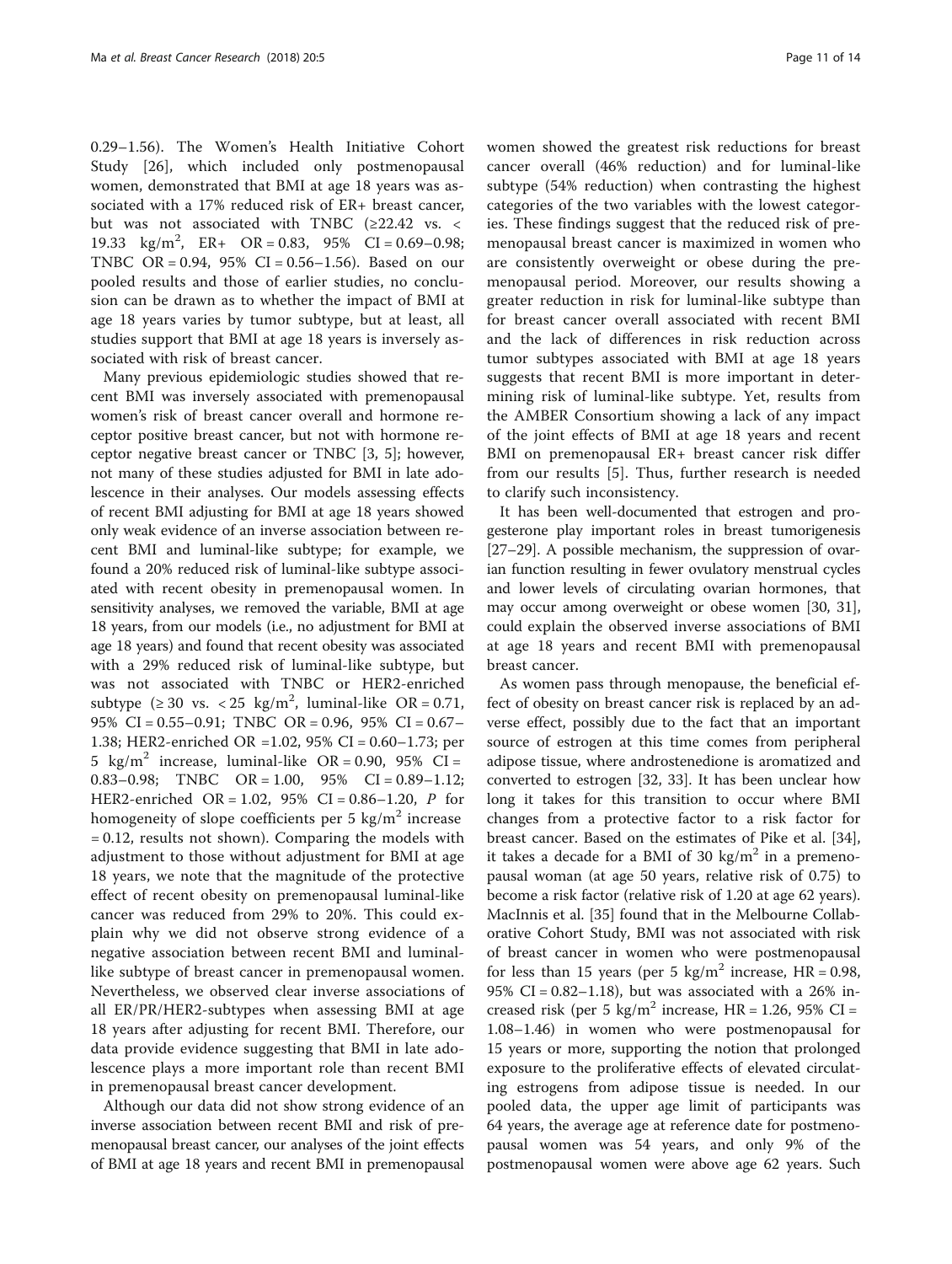under-representation of older women might, at least partly, explain why we did not observe consistent positive associations between recent BMI and breast cancer overall or the luminal-like subtype in postmenopausal women.

Our data did show that recent obesity was associated with a 1.5-fold increased risk of luminal-like subtype in postmenopausal women who had never used MHT, but not in those who had used MHT. This could be because the conversion of androstenedione to estrogen in peripheral adipose tissue is negligible when exogenous hormones artificially elevate the amount of circulating estrogens to a comparable level in both lean and obese women [[36\]](#page-13-0).

Our pooled analysis has several strengths, including its size, especially the large number of case-patient participants with incident TNBC. Furthermore, the information on body size measures and covariates used in this analysis was collected by trained staff who administrated standardized, in-person interviews using structured questionnaires, which were nearly identical across the three source studies. To our knowledge, we are the first to report results on the associations of both early adulthood and recent BMI with ER/PR/HER2-defined subtypes of breast cancer according to both menopausal status and race.

Several limitations of the current study should be considered. First, our two BMI measures, BMI at age 18 years and recent BMI (representing BMI 5 years prior to reference date), are based on self-reported measures of weight and height. We cannot exclude the possibility that some women may have misreported their weight or height, which could result in the misclassification of BMI. This classification could differ between casepatient participants and control participants, but it is unlikely to differ across ER/PR/HER2-defined casepatient participants. Second, 29% of our case-patient participants had missing data on both ER and PR or on HER2. We compared the distribution of BMI at age 18 years and recent BMI between case-patient participants with known ER/PR/HER2-defined subtypes and those in the undefined group. No statistically significant differences in distribution were detected. Third, ER/PR/ HER2 status in two of our source studies [\[6](#page-12-0), [7\]](#page-12-0) was determined in the same laboratory, using the same methods, whereas, in the third source study [\[8](#page-12-0)], the information on ER/PR/HER2 status was collected from the LACSP. Using the Women's CARE Study, we conducted a validation study, which showed that results for the association between reproductive factors and risk of ER/ PR subtypes of breast cancer were similar regardless of whether the source of ER/PR information was LACSP or a single centralized laboratory [[37\]](#page-13-0). At that time we were unable to validate HER2 status because the Women's CARE Study cases had been diagnosed before HER2

data were available in SEER registry records. In addition, when we repeated our analyses with only two of our source studies with ER/PR/HER2 status from the centralized laboratory, the major results were similar (data shown in Table [4\)](#page-9-0). Fourth, the centralized laboratory used IHC to assess HER2 protein overexpression in the Women's CARE Study and the Women's BCIS Study, and did not validate results using fluorescent in situ hybridization (FISH). Based on previous validation results from the same pathology laboratory, 7.4% of breast cancers with HER2 gene amplification in FISH analysis were false negative by 10H8-IHC (scored as 0 or 1+) and 9.7% of breast cancers without HER2 gene amplification in FISH analysis were false positive [\[18\]](#page-13-0). These misclassifications are unlikely to differ by BMI category, but could cause bias towards the null for testing heterogeneity across subtypes, such as TNBC versus HER2-enriched subtype. Fifth, case-patient participants involved in this analysis included those diagnosed with first primary histologically confirmed invasive or in situ breast cancer. Because data are inconsistent regarding whether the BMI in situ breast cancer association is similar to that of BMI with invasive breast cancer [\[38, 39\]](#page-13-0), we excluded the in situ breast cancer cases and repeated our analyses; we found that the major results based on invasive breast cancers only were similar to those based on both invasive cases and in situ cases (data shown in Table [4\)](#page-9-0).

### Conclusions

Our findings indicate that high BMI near the end of adolescence decreases risk of all ER/PR/HER2-defined subtypes of premenopausal breast cancer and also suggest that this benefit could be maximized among premenopausal women who consistently have high BMI during their premenopausal years.

#### Abbreviations

AMBER: African-American Breast Cancer Epidemiology and Risk; BCIS: Breast carcinoma in situ; BMI: Body mass index; CAP: College of American Pathologists; CARE: Contraceptive and Reproductive Experiences; CI: Confidence interval; CLIA: Centralized clinical laboratory improvement act; ER: Estrogen receptor; FISH: Fluorescent in situ hybridization; HER2: Human epidermal growth factor receptor 2; ICD-O: International Classification of Diseases for Oncology; IHC: Immunohistochemistry; LACSP: Los Angeles County Cancer Surveillance Program; LCIS: Lobular carcinoma in situ; LIFE: Learning the Influence of Family and Environment; MHT: Menopausal hormone therapy; OR: Odds ratio; PR: Progesterone receptor; SEER: Surveillance, Epidemiology and End Results; TNBC: Triple negative breast cancer; USC: University of Southern California

#### Acknowledgements

We would like to thank Dr. Karen Petrosyan, Armine Arakelyan, Hasmik Toumaian, and Judith Udove for technical assistance in the performance of the immunohistochemical assays for the Women's CARE Study and the Women's BCIS Study. We would also like to thank collaborators who contributed to the development and conduct of the three source studies but who did not directly contribute to the current analyses. The findings and conclusions in this report are those of the authors' and do not necessarily represent the official position of the Centers for Disease Control and Prevention.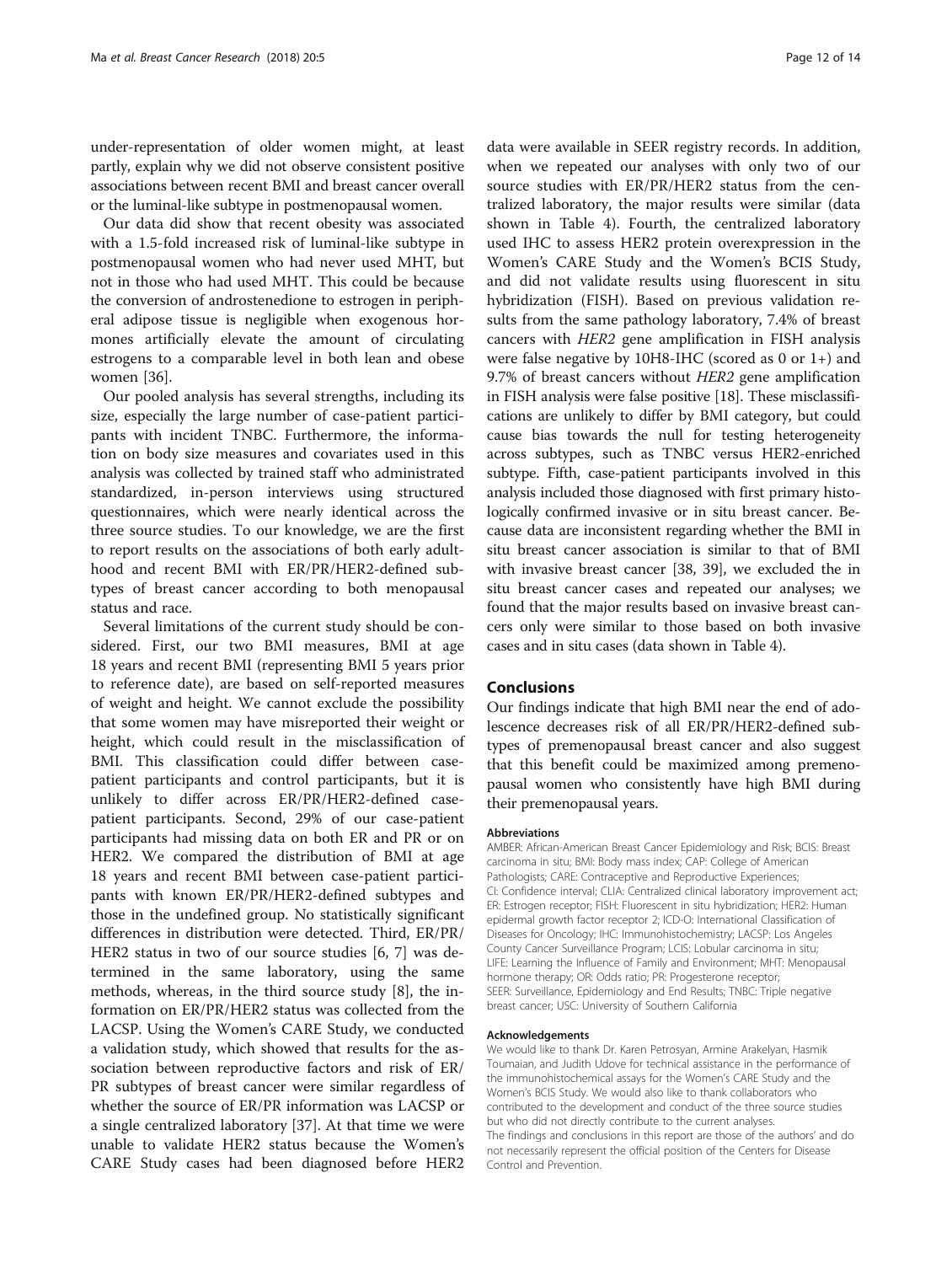#### <span id="page-12-0"></span>Funding

This analysis was supported by the National Cancer Institute of the National Institutes of Health under Award Number R03CA188549, National Institute for Child Health and Human Development grant N01-HD-3-3175, National Cancer Institute grant K05-CA136967, and Tower Cancer Research Foundation. The Women's CARE Study was supported by the National Institute of Child Health and Human Development and National Cancer Institute, NIH, through contracts with Emory University (N01-HD-3-3168), Fred Hutchinson Cancer Research Center (N01-HD-2-3166), Karmanos Cancer Institute at Wayne State University (N01-HD-3-3174), University of Pennsylvania (N01-HD-3-3276), and University of Southern California (N01-HD-3-3175) and Interagency Agreement with Centers for Disease Control and Prevention (Y01-HD-7022). The DCIS study was supported by Department of Defense U.S. Army Medical Research and Materiel Command Grant DAMD17-96-6156, National Institute of Child Health and Human Development Contract N01-HD-3-3175, National Cancer Institute Contract N01-CN-67010 and N01-PC-35139, California Department of Health Services Grant 050Q-8709-S1528, and a grant from the Breast Cancer Research Foundation (to M F Press). The Women's LIFE study was supported by grants CA17054 and CA74847 from the National Cancer Institute, National Institutes of Health, 4 PB-0092 from the California Breast Cancer Research Program of the University of California, and in part through contract N01-PC-35139. Collection of cancer incidence data in Los Angeles County by University of Southern California was supported by California Department of Health Services as part of the statewide cancer reporting program mandated by California Health and Safety Code, Section 103885. Support for use of SEER cancer registries was through contracts N01-CN-65064 (Detroit) and N01-PC-67010 (Los Angeles).

#### Availability of data and materials

The data supporting the conclusions of this report are included within the article.

#### Authors' contributions

For the three source studies: KEM, PAM, DMD, and LB conceived of, designed and obtained funding for the Women's CARE Study. KEM, PAM, SGF, JAM, DMD, JSH, and LB supervised or participated in the data collection and assembly of data of the Women's CARE Study. MSS and MFP helped to interpret medical questions during the conduct of the Women's CARE Study. LB and MFP conceived of, designed, and obtained funding for the Women's BCIS Study, and LB supervised data collection and assembly of the data. MFP and LB conceived of and designed the pathology substudies of the Women's CARE Study and the Women's BCIS Study. MFP conducted the assessment of biomarkers for case-patient participants of the Women's CARE Study (restricted to Los Angeles and Detroit) and the Women's BCIS Study. GU conceived of, designed and obtained funding for the Women's LIFE Study. GU and LB supervised the data collection activities in the Women's LIFE Study. HM participated in the data collection and assembly of data of the Women's LIFE Study. HM obtained funding to conduct the analyses of TNBC risk factors using data collected previously for the Women's CARE Study, the Women's BCIS Study, and the Women's LIFE Study. XX conducted data analyses under HM's supervision. HM interpreted the results and drafted the manuscript. All authors participated in the critical revision of the manuscript. All authors read and approved the final manuscript.

#### Ethics approval and consent to participate

All source studies obtained written, informed consent from all participants and approval from their respective Institutional Review Boards. The pooled analysis was approved by the Institutional Review Boards at the University of Southern California (IRB#: HS-981007) and the City of Hope (IRB#: 14250).

#### Consent for publication

Not applicable.

#### Competing interests

The authors declare that they have no competing interests.

#### Publisher's Note

Springer Nature remains neutral with regard to jurisdictional claims in published maps and institutional affiliations.

#### Author details

<sup>1</sup>Department of Population Sciences, Beckman Research Institute, City of Hope, 1500 East Duarte Rd., Duarte, CA 91010, USA. <sup>2</sup> Cancer Registry of Norway, Oslo, Norway. <sup>3</sup>Department of Nutrition, Institute of Basic Medical Sciences, University of Oslo, Oslo, Norway. <sup>4</sup>Department of Preventive Medicine, Keck School of Medicine, University of Southern California, Los Angeles, CA 90033, USA. <sup>5</sup>Section of Environment and Radiation, International Agency for Research on Cancer, Lyon, France. <sup>6</sup>Division of Public Health Sciences, Fred Hutchinson Cancer Research Center, Seattle, WA 98109, USA. <sup>7</sup> Division of Reproductive Health, Centers for Disease Control and Prevention, Atlanta, GA 30333, USA. <sup>8</sup>College of Health and Social Services, New Mexico State University, Las Cruces, NM 88003, USA. <sup>9</sup>Karmanos Cancer Institute, Department of Oncology, Wayne State University, Detroit, MI 48201, USA. <sup>10</sup>Pathology, Keck School of Medicine, University of Southern California, Los Angeles, CA 90033, USA.

#### Received: 23 August 2017 Accepted: 28 December 2017 Published online: 22 January 2018

#### References

- Wang YC, McPherson K, Marsh T, Gortmaker SL, Brown M. Health and economic burden of the projected obesity trends in the USA and the UK. Lancet. 2011;378(9793):815–25.
- Renehan AG, Tyson M, Egger M, Heller RF, Zwahlen M. Body-mass index and incidence of cancer: a systematic review and meta-analysis of prospective observational studies. Lancet. 2008;371(9612):569–78.
- 3. Munsell MF, Sprague BL, Berry DA, Chisholm G, Trentham-Dietz A. Body mass index and breast cancer risk according to postmenopausal estrogenprogestin use and hormone receptor status. Epidemiol Rev. 2014;36:114–36.
- 4. Pierobon M, Frankenfeld CL. Obesity as a risk factor for triple-negative breast cancers: a systematic review and meta-analysis. Breast Cancer Res Treat. 2013;137(1):307–14.
- 5. Bandera EV, Chandran U, Hong CC, Troester MA, Bethea TN, Adams-Campbell LL, Haiman CA, Park SY, Olshan AF, Ambrosone CB, et al. Obesity, body fat distribution, and risk of breast cancer subtypes in African American women participating in the AMBER Consortium. Breast Cancer Res Treat. 2015;150(3):655–66.
- 6. Ma H, Wang Y, Sullivan-Halley J, Weiss L, Marchbanks PA, Spirtas R, Ursin G, Burkman RT, Simon MS, Malone KE, et al. Use of four biomarkers to evaluate the risk of breast cancer subtypes in the women's contraceptive and reproductive experiences study. Cancer Res. 2010;70(2):575–87.
- 7. Patel AV, Press MF, Meeske K, Calle EE, Bernstein L. Lifetime recreational exercise activity and risk of breast carcinoma in situ. Cancer. 2003;98(10):2161–9.
- 8. Ma H, Bernstein L, Ross RK, Ursin G. Hormone-related risk factors for breast cancer in women under age 50 years by estrogen and progesterone receptor status: results from a case-control and a case-case comparison. Breast Cancer Res. 2006;8(4):R39.
- 9. Marchbanks PA, McDonald JA, Wilson HG, Burnett NM, Daling JR, Bernstein L, Malone KE, Strom BL, Norman SA, Weiss LK, et al. The NICHD Women's Contraceptive and Reproductive Experiences Study: methods and operational results. Ann Epidemiol. 2002;12(4):213–21.
- 10. Hanby AM, Hughes TA. In situ and invasive lobular neoplasia of the breast. Histopathology. 2008;52(1):58–66.
- 11. Lee E, McKean-Cowdin R, Ma H, Chen Z, Van Den Berg D, Henderson BE, Bernstein L, Ursin G. Evaluation of unclassified variants in the breast cancer susceptibility genes BRCA1 and BRCA2 using five methods: results from a population-based study of young breast cancer patients. Breast Cancer Res. 2008;10(1):R19.
- 12. WHO. Obesity: preventing and managing the global epidemic. Report of a WHO Expert Committee. Geneva: World Health Organization; 2000.
- 13. Berstad P, Coates RJ, Bernstein L, Folger SG, Malone KE, Marchbanks PA, Weiss LK, Liff JM, McDonald JA, Strom BL, et al. A case-control study of body mass index and breast cancer risk in white and African-American women. Cancer Epidemiol Biomarkers Prev. 2010;19(6):1532–44.
- 14. Berstad P, Ma H, Bernstein L, Ursin G. Alcohol intake and breast cancer risk among young women. Breast Cancer Res Treat. 2008;108(1):113–20.
- 15. Press M, Spaulding B, Groshen S, Kaminsky D, Hagerty M, Sherman L, Christensen K, Edwards DP. Comparison of different antibodies for detection of progesterone receptor in breast cancer. Steroids. 2002;67(9):799–813.
- 16. Finn RS, Press MF, Dering J, Arbushites M, Koehler M, Oliva C, Williams LS, Di Leo A. Estrogen receptor, progesterone receptor, human epidermal growth